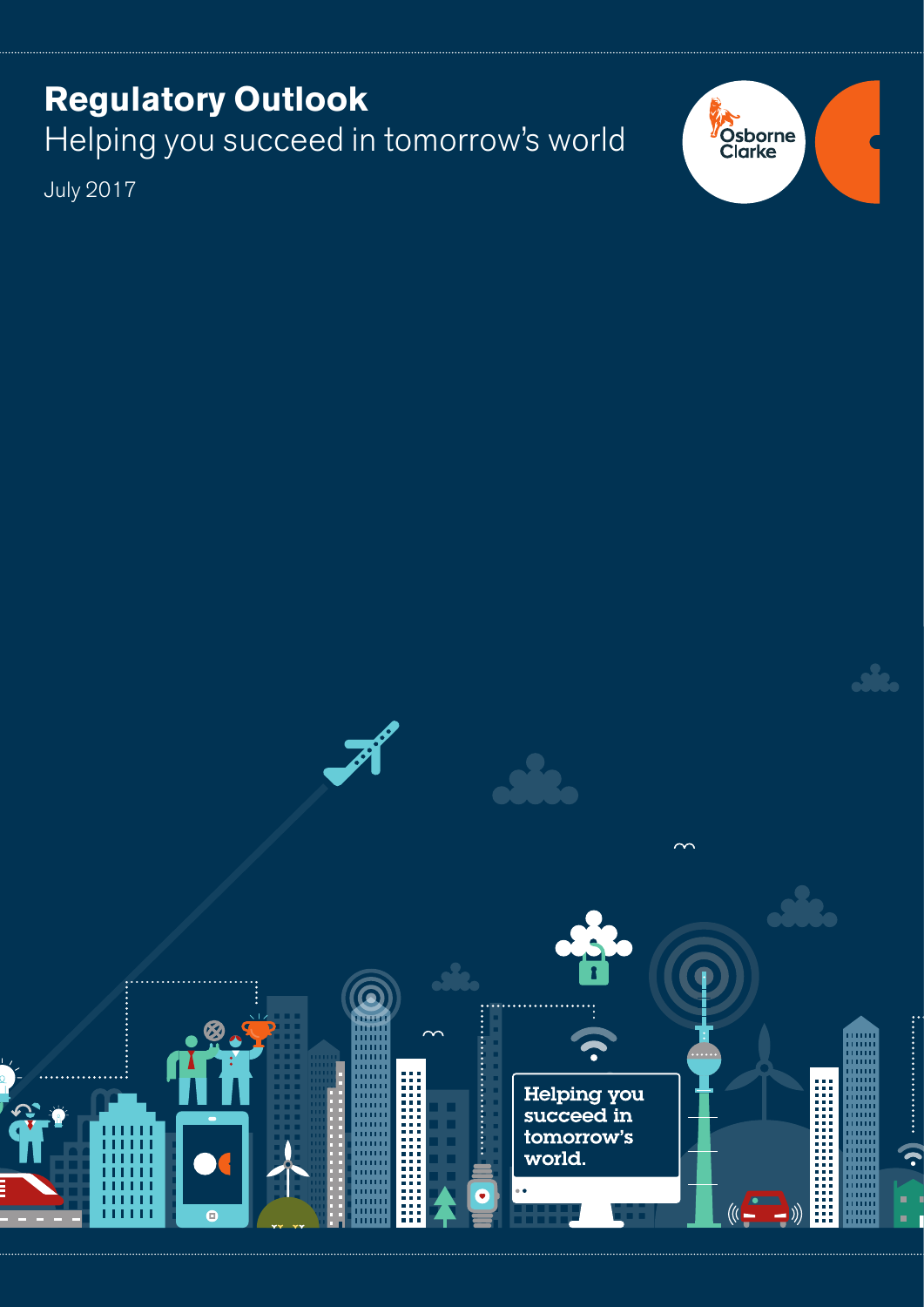# **Contents**

| A Message from Catherine Wolfenden           | 3  |
|----------------------------------------------|----|
| Advertising and Marketing                    | 4  |
| Anti-Bribery, Corruption and Financial Crime | 6  |
| Competition                                  | 8  |
| <b>Consumer Protection</b>                   | 10 |
| <b>Cyber Security</b>                        | 12 |
| Data Protection and Privacy                  | 14 |
| Dual-Use Goods and Export Control            | 16 |
| <b>Employment and Contingent Workforce</b>   | 18 |
| Environment                                  | 20 |
| <b>Health and Safety</b>                     | 23 |
| <b>Product Regulation</b>                    | 25 |
| <b>Regulated Procurement</b>                 | 27 |

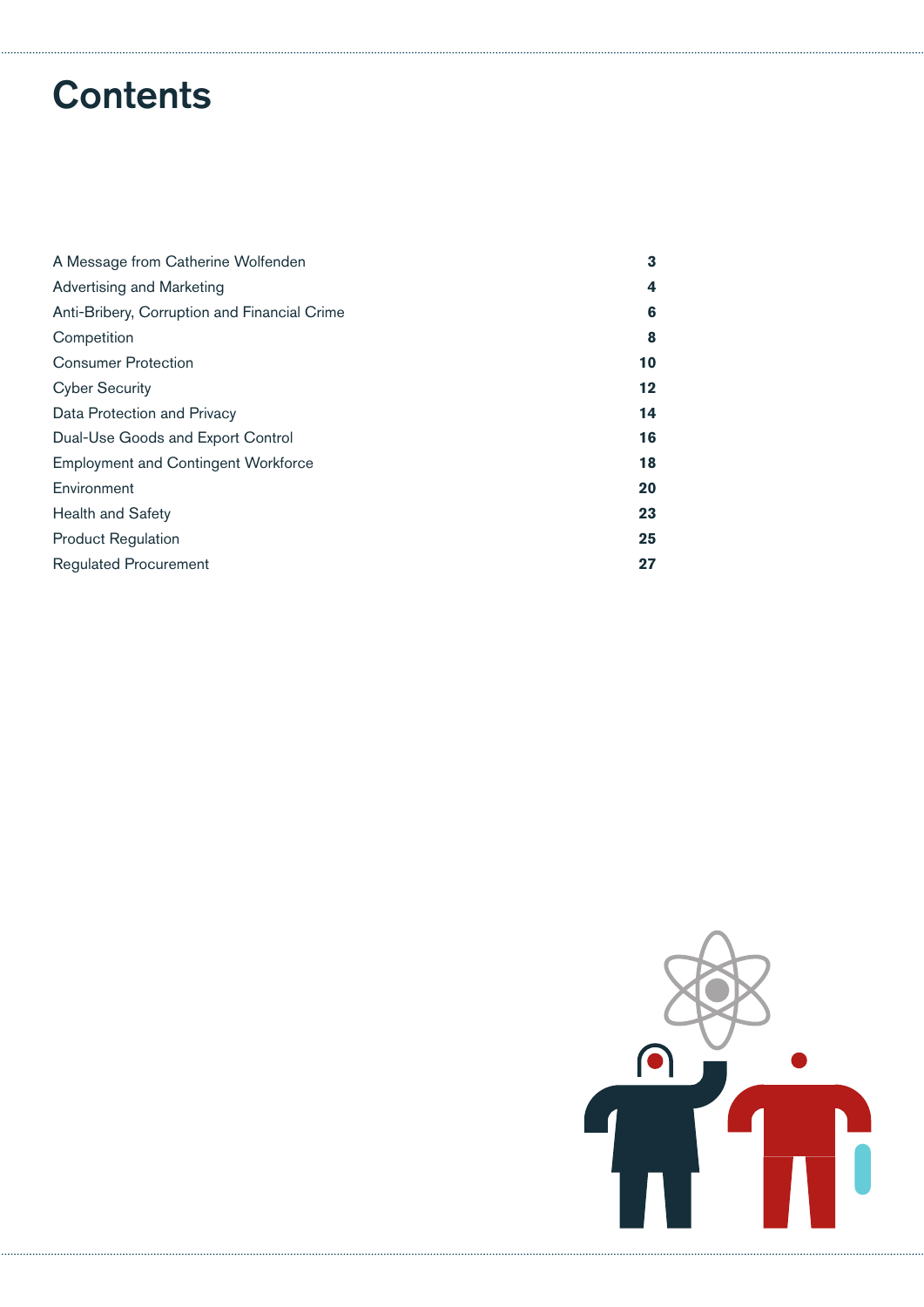# <span id="page-2-0"></span>A Message from Catherine Wolfenden



Catherine Wolfenden Partner and Head of Osborne Clarke's Regulatory Group T: +44 117 917 3600

catherine.wolfenden@osborneclarke.com

## A focus on personal liability

For good policy reasons, many areas of business regulation in the UK impose personal liability on directors, officers and other employees. The risk of disqualification, a personal financial penalty or even a custodial sentence is a significant influencing factor driving regulatory compliance by a corporate entity.

In this edition of the Regulatory Outlook, we examine where personal liability can be imposed under a range of regulatory regimes. A common theme is that regulators increasingly see personal liability as the most effective way of driving positive change in businesses' approach to corporate compliance. Instances of long custodial sentences are still rare, but the number of prosecutions is increasing.

Individuals within a business who could potentially have personal liability for a regulatory breach need to be aware of that risk. Compliance systems and processes must exist and be regularly tested and updated to mitigate risk of regulatory breaches and follow-on enforcement action, against both the corporate and individuals within the business. Effective compliance programmes require input from the whole of the business, not just the legal, risk and audit functions. Above all, a culture of compliance, from the top down, will be key to persuading a regulator that steps were taken to prevent regulatory breach, and may be vital in trying to protect individuals from prosecution.

#### Brexit

When it comes to regulation, one of the things that businesses find most challenging is uncertainty. This makes Brexit a major challenge.

Slowly the fog of uncertainty around business regulation in the UK post-Brexit is starting to recede. The Government intends to transpose all EU-derived law as at the date that the UK is due to leave the EU, in March 2019, into national law. Existing regulatory regimes should, therefore, be preserved at first, although possibly with a different regulator or institution. This will include new EU laws, such as the

General Data Protection Regulation, which will be in effect by the date that Brexit takes effect.

But for reforms that are still progressing through the legislative process, the situation is less clear. The European Commission's Digital Single Market strategy, to take one example, has been a flagship legislative initiative that we have covered extensively in this and previous editions of the Regulatory Outlook, affecting **[Consumer Protection](#page-9-0).** [Competition](#page-7-0) and many other regulatory regimes. However, some of the strands of the DSM are some way off becoming EU law and may, therefore, not form part of UK law after Brexit. Whether the UK decides to follow the regulatory reforms that come through in the EU under the DSM could have a significant impact for businesses, whether operating from the UK into the EU or vice-versa.

While in many areas it is still too early to tell what the position will be in the UK post-Brexit, businesses that are not already doing so need to start preparing and contingency planning (if they have not been doing so already). Indeed, some regulators are actively requiring firms to provide details of the steps they have taken to prepare for Brexit.

In order to be able to undertake this exercise, now more than ever, businesses need to ensure they have an understanding of the areas of regulation that affect them. This Regulatory Outlook is intended to help with this, focusing on the areas of regulation that are most likely to be relevant to businesses in the UK, in whatever sector you operate.

#### How can we help?

This Regulatory Outlook draws on the expertise of over 40 regulatory lawyers in Osborne Clarke's UK Regulatory Group. Whether you are interested in personal liability, a specific development covered in this Regulatory Outlook, or would welcome a wider discussion about regulatory compliance or how you can prepare for Brexit, please do get in touch with me, the relevant expert for the area you are interested in, or your usual Osborne Clarke contact.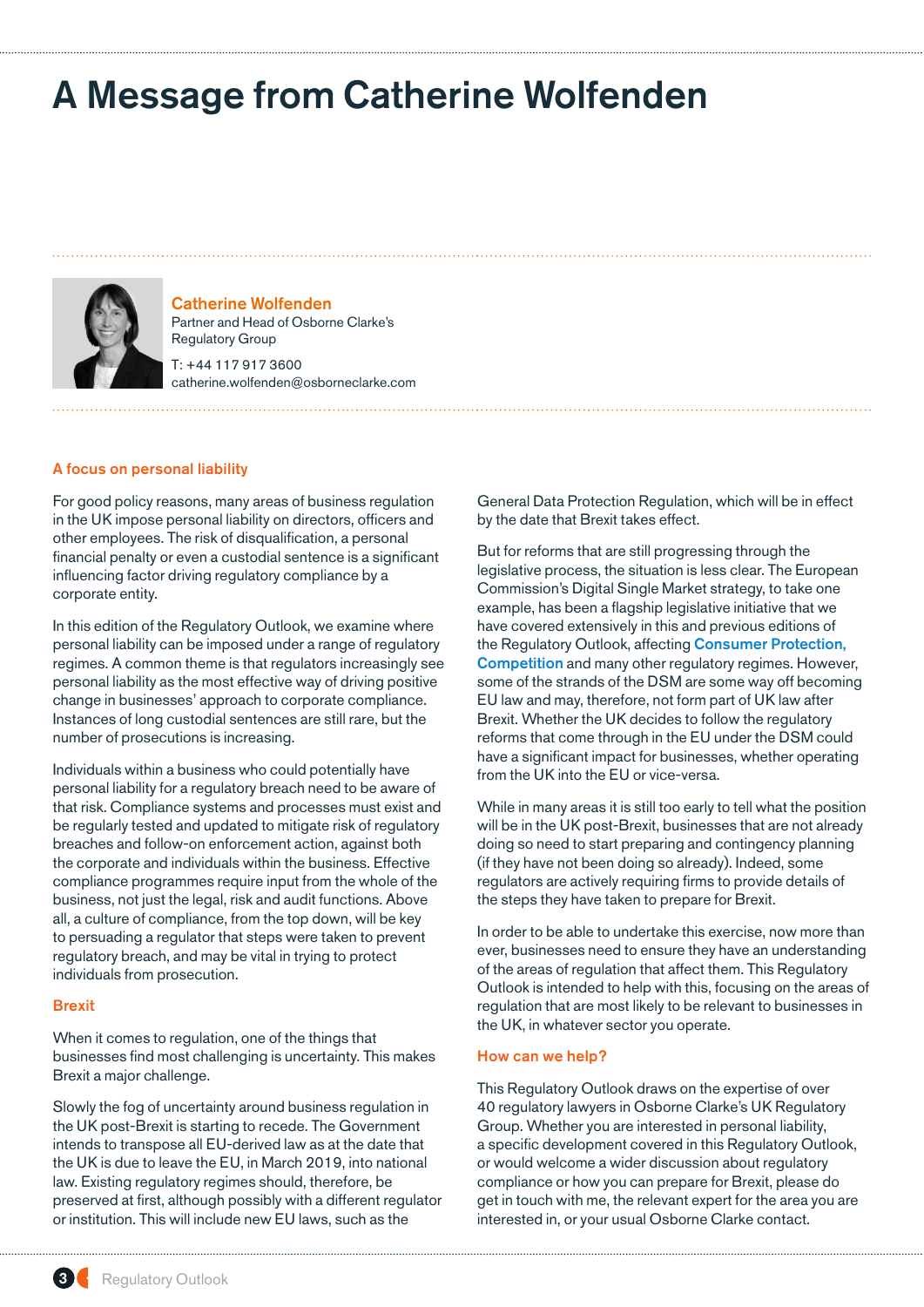# <span id="page-3-0"></span>Advertising and Marketing



Nick Johnson Partner

T: +44 20 7105 7080 nick.johnson@osborneclarke.com

## Current issues

## Brexit and advertising regulation

Regardless of what the final Brexit deal looks like, it seems unlikely that advertising regulation will change significantly in the short to mid-term. The Committee of Advertising Practice is on record as saying there are unlikely to be any changes in the short term to the Codes ruled on by the Advertising Standards Authority (ASA) or to the ASA's overall regulatory activity. However, there are certain areas of European law where some advertisers might hope to see a new approach post-Brexit. One is in the area of comparative advertising, where the doctrine of 'riding on the coat-tails' potentially helps entrench the position of dominant market players to the detriment of challenger brands. Another is in the area of health and nutrition claims relating to foods, currently regulated under an EU Regulation, which has caused considerable frustration for many food and drinks advertisers.

#### ePrivacy Regulation

The European Commission's proposal for updating the ePrivacy Directive was published on 10 January 2017. The legislation is drafted as a Regulation and, since it aims to sit alongside and be consistent with the GDPR, the proposal aims for the Regulation to come into force on the same day as the GDPR (25 May 2018). It is still in draft form and may change before it is approved by the European Parliament. However, as currently drafted, the Regulation would introduce significant changes in relation to cookies and direct marketing. For more information on the ePrivacy Regulation and how this will impact advertising, please see [here](http://marketinglaw.osborneclarke.com/advertising-regulation/will-draft-eprivacy-regulation-impact-advertising/).

#### Misleading and Comparative Advertising Directive

As part of its Smart Regulation policy, the European Commission is running a Regulatory Fitness and Performance Programme, aiming to simplify law, reduce regulatory costs and contribute to a clear, stable and predictable regulatory framework. This process includes a review of the Misleading and Comparative Advertising Directive.

The period of consultation ended on 12 September 2016 and publication of the Commission report is expected in the second quarter of 2017.

#### Broadband claims

Following a series of research projects into broadband advertising, the ASA and its sister body CAP are moving forward with two separate initiatives. On 31 March 2017, the ASA launched an [investigation](http://marketinglaw.osborneclarke.com/advertising-regulation/asas-investigation-into-broadband-providers-use-of-fibre-in-advertising/) into the use of 'fibre' in advertisements for part-fibre broadband services. The ASA's findings are expected in summer 2017. CAP has since published a **[public consultation](https://www.asa.org.uk/resource/consultation-on-speed-claims-in-broadband-advertising.html)** seeking views on different options to 'strengthen the standards around broadband speed claims'. Currently broadband service providers are permitted to use 'up to' claims to advertise their maximum speed, if that speed is achievable by just 10% or more of their customers. The consultation proposes various alternative options to replace this rule, such as 'peak-time median download speed' and a 'range of 24-hour national download speeds available to the 20th to 80th percentile of users'. The consultation closes on 13 July 2017.

## Advertising HFSS products:

CAP has announced that from 1 July 2017, advertising of food and drink products high in fat, salt or sugar (HFSS) will be banned in children's non-broadcast media, including print, cinema, online,and social media advertising, targeted at under 16s. This follows Ofcom's research that children aged between 5 and 15 are now viewing online content more than television. For a summary of the new rules see our **[update](http://marketinglaw.osborneclarke.com/advertising-regulation/cap-cracks-hfss-food-drink-ads/)**. The ASA has also published [guidance](https://www.asa.org.uk/resource/hfss-product-ads-and-brand-tv-ads-differentiation.html) on differentiating HFSS product ads from brand TV ads, which fall outside the ban.

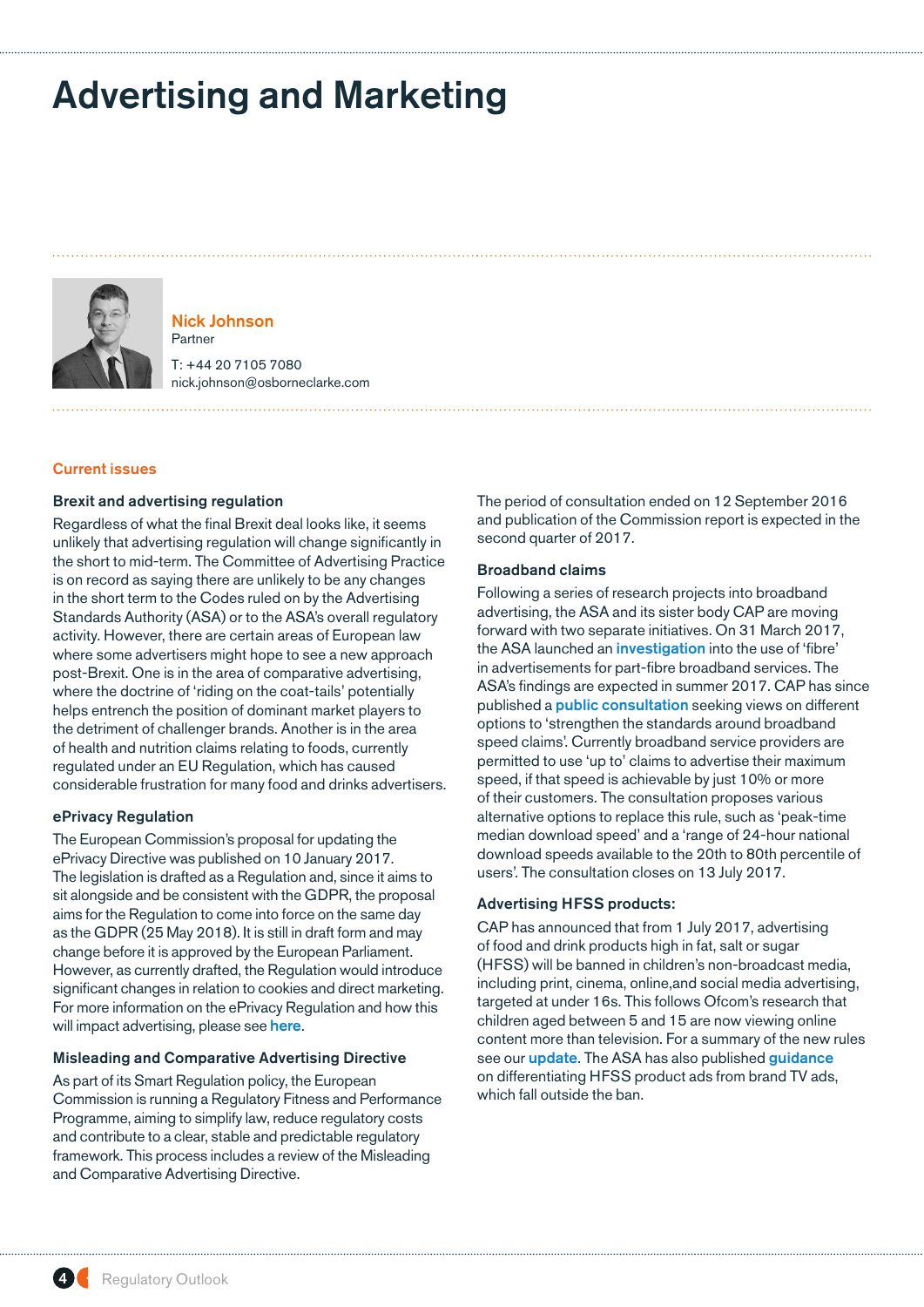## In focus: Personal liability

Advertising regulation in the UK has historically been dominated by the self-regulatory/co-regulatory regime operated by the ASA. However, other regulators also have roles to play and have been increasingly active.

## Consumer and business protection regulations

The Consumer Protection from Unfair Trading Regulations 2008 (CPRs) and the Business Protection from Misleading Marketing Regulations 2008 apply to advertising communications and generally prohibit misleading actions and omissions. A breach can result in a criminal prosecution, unlimited fine and up to two years' imprisonment. Directors, managers, secretaries or other officers of a company can be liable under the Act if the breach was committed with their consent or connivance. Similar sanctions can be imposed for breaches of other statutory rules governing, for example, gambling, tobacco, pharmaceuticals and e-cigarette advertising.

In 2017, a company director was found guilty of offences under the CPRs after his motor-dealer company provided misleading information to consumers. The company falsely advertised the service history and mileage on two cars and the director was fined £400 and ordered to pay a £30 victim surcharge, £4,750 in compensation and £3,000 in costs, by virtue of his consent, connivance or neglect. The breach came to the attention of Trading Standards via the Citizens' Advice Consumer Helpline.

If a consumer or competitor complains to the ASA about a particular advertisement via their self-regulatory system, the ASA will contact the advertiser directly if it considers the advertisement complained of has broken advertising rules. Directors and employees of advertisers would not normally be personally investigated or named by the ASA.

| <b>27 June 2017</b>                 | Section 96 of the Digital Economy Act<br>2017 in force, requiring the ICO to<br>prepare a 'Direct Marketing Code'.                                                                       |
|-------------------------------------|------------------------------------------------------------------------------------------------------------------------------------------------------------------------------------------|
| Q <sub>2</sub> 2017                 | CAP to provide an update in relation to<br>the use of 'fibre' in broadband ads.                                                                                                          |
| Q <sub>2</sub> -Q <sub>4</sub> 2017 | Draft ePrivacy Regulation continues<br>through the legislative process,<br>including consideration by the<br>European Parliament.                                                        |
| Q <sub>2</sub> 2017                 | European Commission's 'Fitness<br>Check' of the Misleading and<br><b>Comparative Advertising Directive</b><br>and the Unfair Commercial Practices<br>Directive expected to be completed. |
| <b>1 July 2017</b>                  | New CAP rules come into force,<br>banning the advertising of HFSS food<br>and drink products in children's non-<br>broadcast media.                                                      |
| <b>13 July 2017</b>                 | CAP consultation on broadband<br>speed claims closes.                                                                                                                                    |
| 25 May 2018                         | GDPR becomes directly effective<br>across all EU Members States.                                                                                                                         |
|                                     | ePrivacy Regulation also expected to<br>come into force.                                                                                                                                 |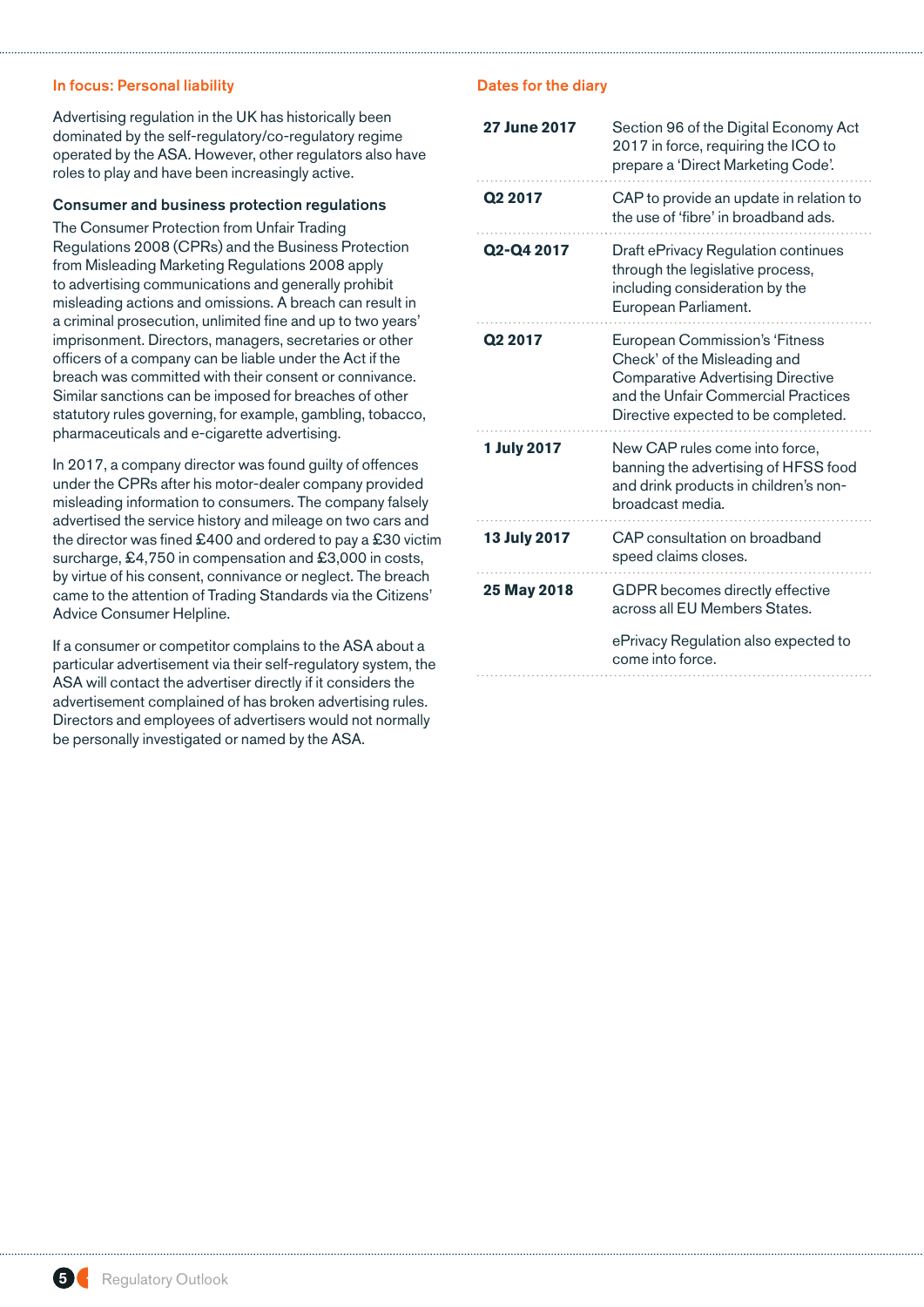# <span id="page-5-0"></span>Anti-Bribery, Corruption and Financial Crime



Tom Ellis Partner

T: +44 20 7105 7418 tom.ellis@osborneclarke.com



Jeremy Summers Partner

T: +44 20 7105 7394 jeremy.summers@osborneclarke.com

## Current issues

## Increased international co-operation

The exchange of information, on both a formal and informal basis, between international enforcement agencies continues to grow. This increases the likelihood that the conduct of business executives undertaken overseas will come to the attention of UK authorities and so potentially lead to prosecution here.

#### Increased whistleblower reports

Similarly, the growing prevalence of whistleblower reports, particularly in the US where they are financially incentivised, provides yet further intelligence and evidence for authorities, which is now more likely to lead to enforcement action being taken than ever before. The Rolls-Royce investigation started with an online whistleblower.

#### Increased sentences

The most recent guidelines issued by the Sentencing Council in 2014, for 'Fraud, Bribery and Money Laundering Offences', point to the likelihood of more severe sentences being imposed on those convicted of economic crime committed in the course of their work.

## Unexplained Wealth Orders (UWO)

The [Criminal Finances Act 2017](http://www.osborneclarke.com/insights/criminal-finances-bill-2017-passes-through-parliament/) brings into force UWOs, allowing the SFO, HMRC and other agencies to apply to the High Court for an order forcing the owner of an asset, valued at over £100,000, to explain how they obtained the funds to acquire it. If the owner cannot demonstrate that the asset was acquired with legal funds, the asset can be seized.

#### Failure to prevent tax evasion

The Criminal Finances Act 2017 also introduced the new corporate offence of [failing to prevent tax evasion](http://www.osborneclarke.com/insights/failure-to-prevent-tax-evasion-are-you-prepared-for-the-new-corporate-offence/). The commencement date of the offence is uncertain but it could be as early as September or October 2017. Companies will need to consider what steps they should take to prevent tax evasion, potentially following a methodology familiar to many from the development of adequate procedures to prevent bribery.

## Developing SFO pre-requisites to offering a Deferred Prosecution Agreement (DPA):

The SFO's early, but developing, record on DPAs appears to indicate some evolving flexibility. Most notably, the Rolls-Royce DPA was agreed despite the company not self-reporting, something previously understood to be a pre-requisite to a deal. Having the systems in place to understand and react to issues quickly remains key to taking full advantage of the strategic opportunities that may arise, such as self-reporting or otherwise co-operating with the authorities.

## In focus: Personal liability

Individual liability can be imposed for bribery or fraud offences under the same key legislation, the Fraud Act and the Bribery Act, that applies to corporates.

It is notable, though, that the most significant economic crime development in 2016 is a point of significant difference between corporate and individual liability. The first deployment of DPAs have involved Standard Bank, Rolls-Royce and so-called 'XYZ Ltd', whose real identity has been concealed pending the possible prosecution of individuals within the company. However, DPAs can only be granted to companies and not to individuals.

Further, as a condition for obtaining a DPA, companies will normally be required to provide evidence with which company personnel may be prosecuted, and increasingly the authorities will be looking, where relevant, at the most senior individuals in the organisation. This may lead to an environment where the company is spared conviction, but at the expense of individuals who may have been following company culture.

Where a potential issue arises, individuals should be considering when they will need to seek independent legal advice on their personal liability, separate from the advice provided by external counsel to the company.

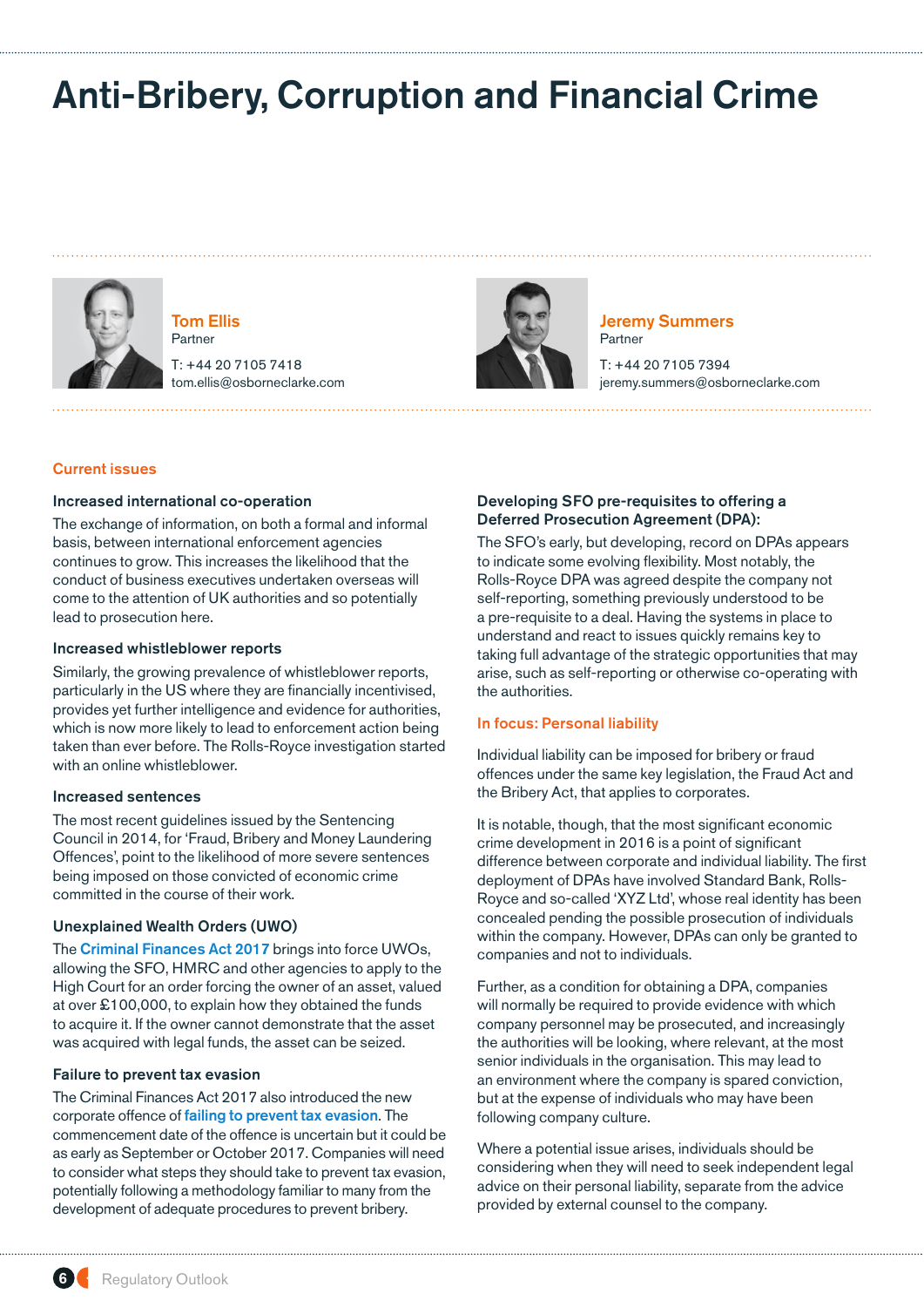Thought should also be given to the impact on the company when the interests of the individual and the interests of the company begin to diverge. For example, a conflict of interest may develop such that it is no longer appropriate for certain members of senior management to instruct external lawyers (or otherwise be involved in dealing with an issue) on behalf of the company. In this position, both the individual and the company can be better protected if pre-existing procedures are activated to ensure the company continues to have representatives who can act on its behalf. This acutely sensitive issue can also be, to some extent, defused by the engagement of a pre-existing process.

## Have there been any notable fines or custodial sentences for individuals?

Tom Hayes was sentenced to 11 years' custody (on appeal) for his role in the LIBOR scandal, and the sentence represents a general upward direction of travel. The years 2017 and 2018 will be watched with interest as a number of high-profile prosecutions proceed, involving senior executives from Alstom, Tesco and XYZ Ltd. They are likely to be informative as to the future approach of the courts. Of perhaps greatest significance will be the decisions taken by the SFO in relation to the Rolls-Royce corruption investigation. This may see the prosecution of the (current or formerly) most senior individuals in the company.

## Is this a current area of focus for regulators or prosecuting authorities?

Individuals have always been at risk of prosecution in the event that they act improperly. What has changed, however, is the focus, in both the UK and the US, to look to establish corporate criminal liability and, in doing so, to require the companies concerned to assist the authorities with the prosecution of key individuals. The risk of prosecution now faced by companies, it is hoped, will encourage greater selfreporting, but this in turn will almost certainly lead to greater exposure for individuals.

## What can individuals do to protect themselves?

As noted above, individuals cannot obtain a DPA. Individuals, though, may be able to secure full or partial immunity from prosecution or increased mitigation credit under the provisions of the Serious and Organised Crime and Police Act 2005 (SOCPA). Even if a formal SOCPA deal is not possible, early and full co-operation with the authorities will be recognised by the courts, leading to a lesser sentence than would otherwise have been the case.

The decision to engage with the authorities is one that must be taken with great care and caution. The decision will often be highly complex and very finely balanced, and so expert advice should always be sought.

Following applicable company policies and procedures can protect the individual as well as the company. In terms of internal exposure to disciplinary action, employees can help protect themselves by ensuring they can demonstrate full compliance. This may include, for example, keeping copies of receipts indicating that gifts are within permitted thresholds and that, where required, written approval was given. Individuals should also ensure that they document the resolution of any issues that do arise. For example, if a contract omits an anti-bribery and corruption clause, individuals may need to be able to explain that omission (particularly if inclusion is required by company policy and procedure).

| <b>June 2017</b>           | Money Laundering Regulations 2017<br>come into force.                                                                                                                                                                                                                                                                                                        |
|----------------------------|--------------------------------------------------------------------------------------------------------------------------------------------------------------------------------------------------------------------------------------------------------------------------------------------------------------------------------------------------------------|
| June/<br><b>July 2017</b>  | Verdicts and sentencing, if any,<br>in the trial of a number for former<br>senior Alstom executives charged<br>with corruption. This is a significant<br>SFO investigation, which has<br>also resulted in charges against<br>Alstom companies. Two further,<br>separate, Alstom-related trials are<br>due to commence in September<br>2017 and January 2018. |
| <b>4 September</b><br>2017 | Commencement of the trial of three<br>former senior Tesco executives<br>accused of manipulating company<br>accounts. The trial follows a high-<br>profile SFO investigation.                                                                                                                                                                                 |
| September/<br>October 2017 | Expected commencement date of<br>new failure to prevent tax evasion<br>offence in the Criminal Finances<br>Act 2017.                                                                                                                                                                                                                                         |
| <b>Late 2017</b>           | Possible decision by SFO as to any<br>charges against Rolls-Royce senior<br>employees and officers.                                                                                                                                                                                                                                                          |
| <b>15 January 2018</b>     | Commencement of the trial<br>relating to two former directors of<br>XYZ Ltd in relation to corruption.<br>This trial follows a related DPA<br>and may be informative as to<br>the sentencing approach with<br>individuals in the future.                                                                                                                     |

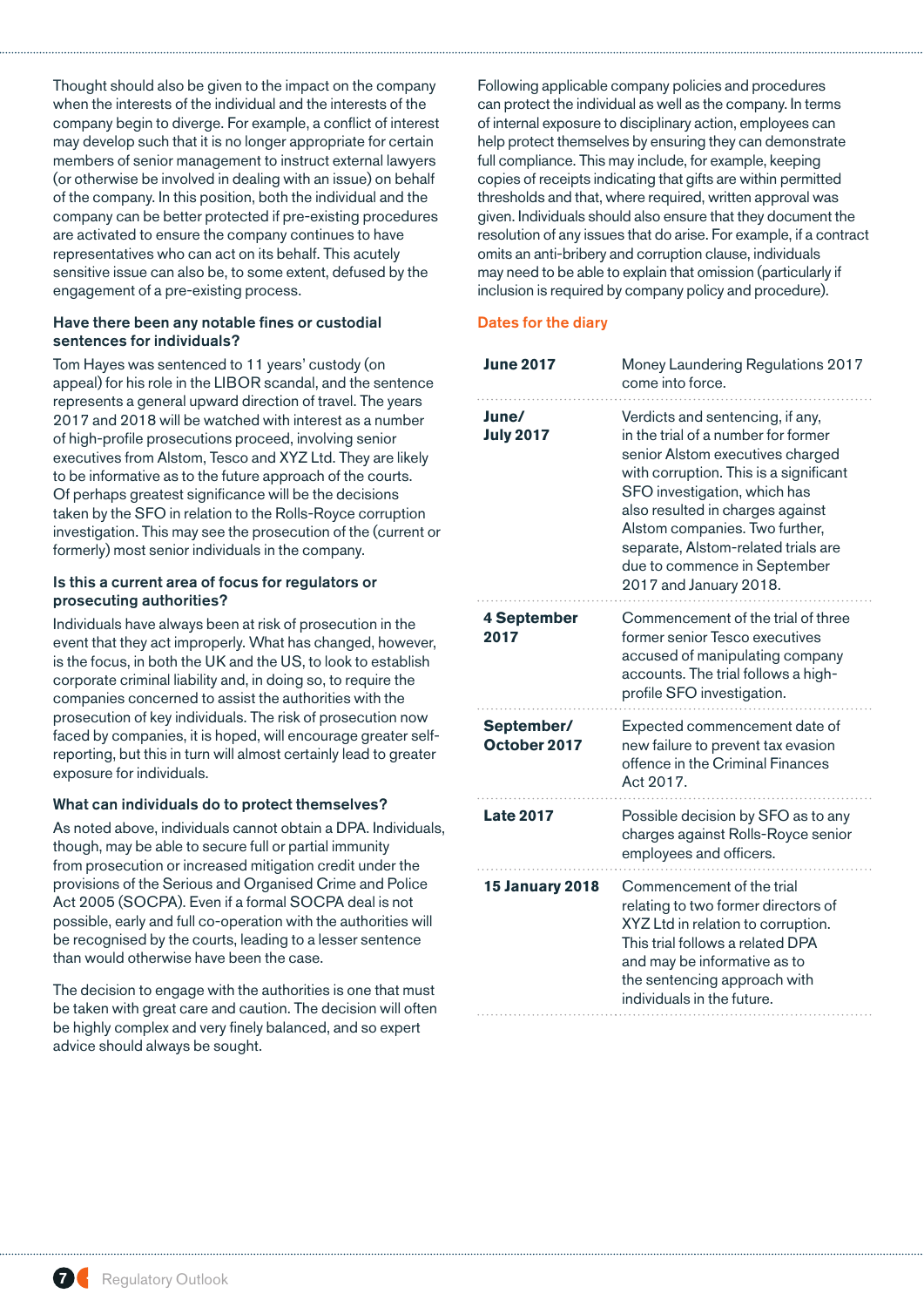# <span id="page-7-0"></span>**Competition**



Simon Neill Partner

T: +44 20 7105 7028 simon.neill@osborneclarke.com



Marc Shrimpling Partner

T: +44 11 7917 3490 marc.shrimpling@osborneclarke.com

## Current issues

## Brexit

The implications for the competition law regime and its enforcement in the UK, including the role the Competition and Markets Authority (CMA) plays, will depend on the outcome of the ongoing negotiations. There are numerous aspects of the EU competition law regime, such as state aid and the safe harbour for vertical agreements, which businesses may be urging the UK Government to retain in force or mirror in the UK post-Brexit.

## Geo-blocking

The European institutions continue to debate a ban on geoblocking – preventing use of a website or the sale of goods to customers based on their geographical location. MEPs voted on a geo-blocking report in April 2017, with the outcome yet to be announced. It is reported that the Commission wanted the Council and Parliament to agree by the end of June. Now that the rules on portability of online content have been agreed, attention is likely to shift to the geo-blocking rules.

## Digital comparison tools market study

In March 2017, the CMA announced the second phase in its market study into digital comparison tools (DCTs), such as price comparison websites. Although finding that DCTs enable consumers to compare products/services, make informed choices and save money, concerns were raised around transparency of information, how effectively the DCTs compete, and how DCTs are regulated.

## Collective redress

In 2013, alongside its then-draft Damages Directive, the European Commission adopted its recommendation for EU Member States on common principles for injunctive and compensatory collective redress for infringements of EU law. The Commission recommended that Member States implement the principles into their national collective redress systems. The Commission will assess the implementation by 26 July 2017 and consider whether further strengthening measures are required.

## 21st Century Fox/Sky plc

Following merger control clearance by the European Commission, the UK's Secretary of State for Culture, Media and Sport issued a European Intervention Notice in March 2017, citing grounds of media plurality and commitment to broadcasting standards. Ofcom and the CMA delivered reports on public interests and jurisdictional issues respectively on 20 June 2017.

## Energy price cap

In its manifesto, the Conservatives stated that they will review the cost of energy with the ambition that the UK have the cheapest energy costs in Europe. The manifesto stated that they would introduce a safeguard tariff cap to extend the price cap to customers on poor-value tariffs. In light of the Election results, it remains to be seen whether this is something that the Conservatives will look to impose. In any event, there could be scope for energy companies to challenge a regulated price cap if its effect would be to dampen competition or if it is intended to apply only to certain companies' tariffs.

## In focus: Personal liability

While liability for infringement of competition law typically rests with the corporate business, in the UK individuals can also be held liable.

## Criminal cartel offence

The Enterprise Act allows for criminal prosecution against individuals who have made or implemented, or cause to be made or implemented, arrangements whereby two undertakings engage in prohibited cartel activity. That activity could take the form of price fixing, limitation of production or supply, customer or market sharing, and/or bid rigging.

This criminal cartel offence captures individuals, regardless of their level of seniority within a business, who have played a key part in cartel activity.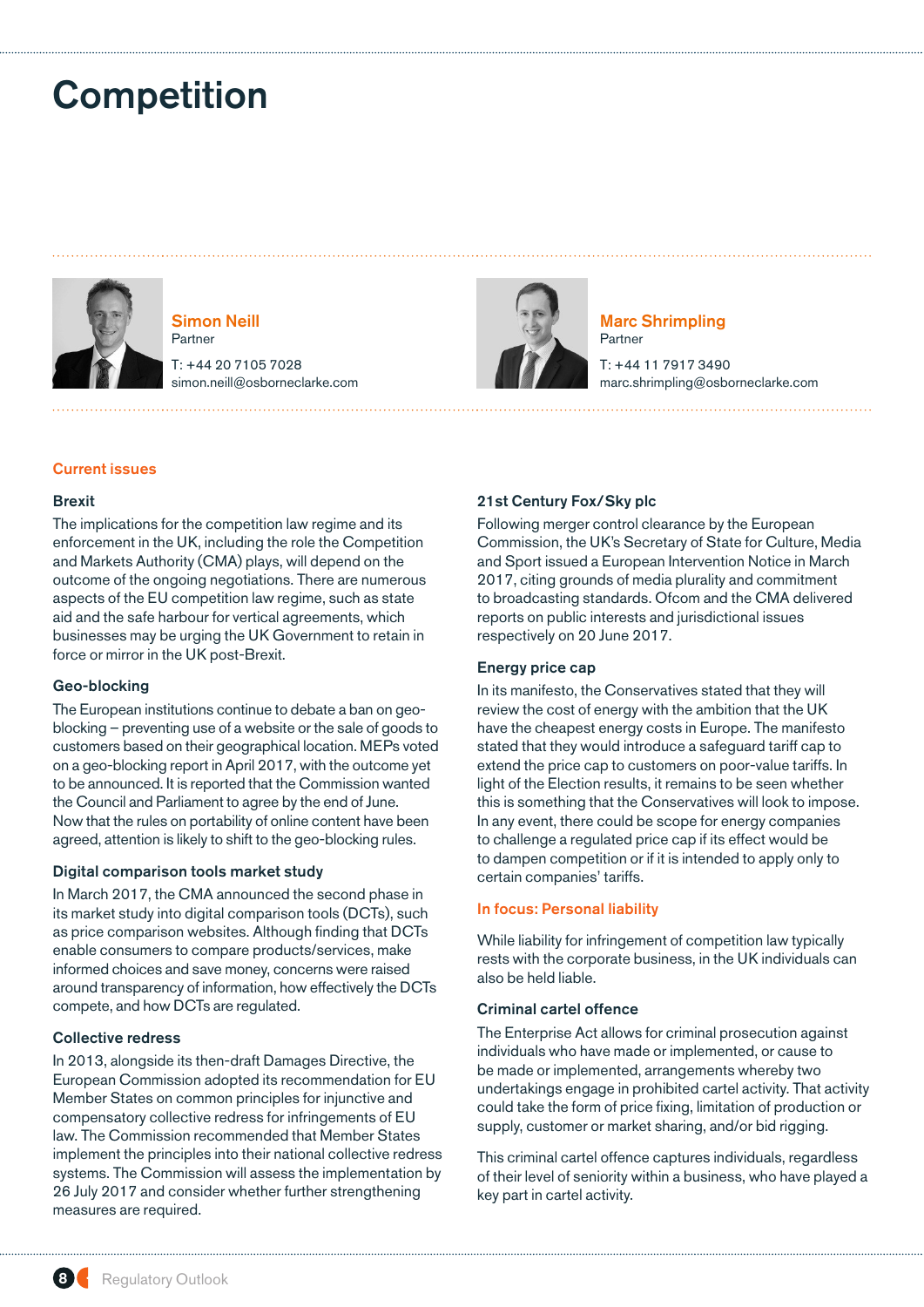Individuals who are found guilty of the criminal cartel offence are liable, on conviction, to imprisonment for a maximum term of five years and/or an unlimited fine.

Previously, for an individual to be guilty of this offence, they needed to be proven to have acted 'dishonestly'. This made it difficult for the competition authorities to bring prosecutions successfully. Since April 2014, however, there is no longer a requirement for the individuals involved to have acted 'dishonestly'. We would, therefore, expect to see more prosecutions under this offence in the future, and the CMA's intelligence and investigation teams are believed to be currently looking into a number of suspected cartels.

## Competition disqualification orders

The CMA can apply to the court for a competition disqualification order, under the Company Directors Disqualification Act, in respect of an individual director where:

- –the company, of which the individual is a director, commits an infringement of competition law, whether unlawful anticompetitive agreements or an abuse of dominance; and
- –the individual's conduct as a director makes them unfit to be concerned in the management of a company.

Where an order is made, the individual will be disqualified from acting as director for up to 15 years.

The CMA secured its first competition disqualification order in December 2016, disqualifying the managing director of Trod Limited for a period of five years. The CMA had found that Trod had agreed with a competitor not to undercut each other's prices for posters and frames sold on Amazon UK.

## Enforcement against individuals set to increase

Competition law enforcement, including individual prosecution, remains at the forefront of the CMA's mind. The CMA's latest annual plan for 2017/18 confirms that it is looking to ramp up enforcement in this area and increase the number of investigations each year.

The focus on enforcement highlights the need for individuals to understand what conduct is or is not permissible. Individuals should pay close attention to their organisation's competition compliance policy to understand what may constitute an infringement of competition law. As the defence to the criminal cartel offence illustrates, obtaining legal advice when you are unclear about specific conduct can not only be a way of ensuring that you are not infringing competition law but may also act as a defence in future.

| Summer 2017           | European Commission decision<br>expected in relation to the legality<br>of absolute territorial restrictions<br>in agreements between TV<br>broadcasters and firm studios.               |
|-----------------------|------------------------------------------------------------------------------------------------------------------------------------------------------------------------------------------|
| Summer 2017           | European Commission decision<br>expected in relation to allegations<br>that Google is abusing its dominant<br>position in the CCA markets for<br>internet search services.               |
| <b>13 August 2017</b> | CMA Phase 2 decision due on<br>merger of two NHS Foundation<br>Trusts in Manchester, which<br>could have a significant impact<br>on future consolidation in the UK<br>healthcare sector. |
| 28 September<br>2017  | CMA's final report on digital<br>comparison tools market<br>study expected.                                                                                                              |
| <b>Autumn 2017</b>    | EU General Court may deliver<br>judgment on Commission's decision<br>to prohibit the proposed acquisition<br>of Telefónica UK by Hutchison<br>3G UK.                                     |

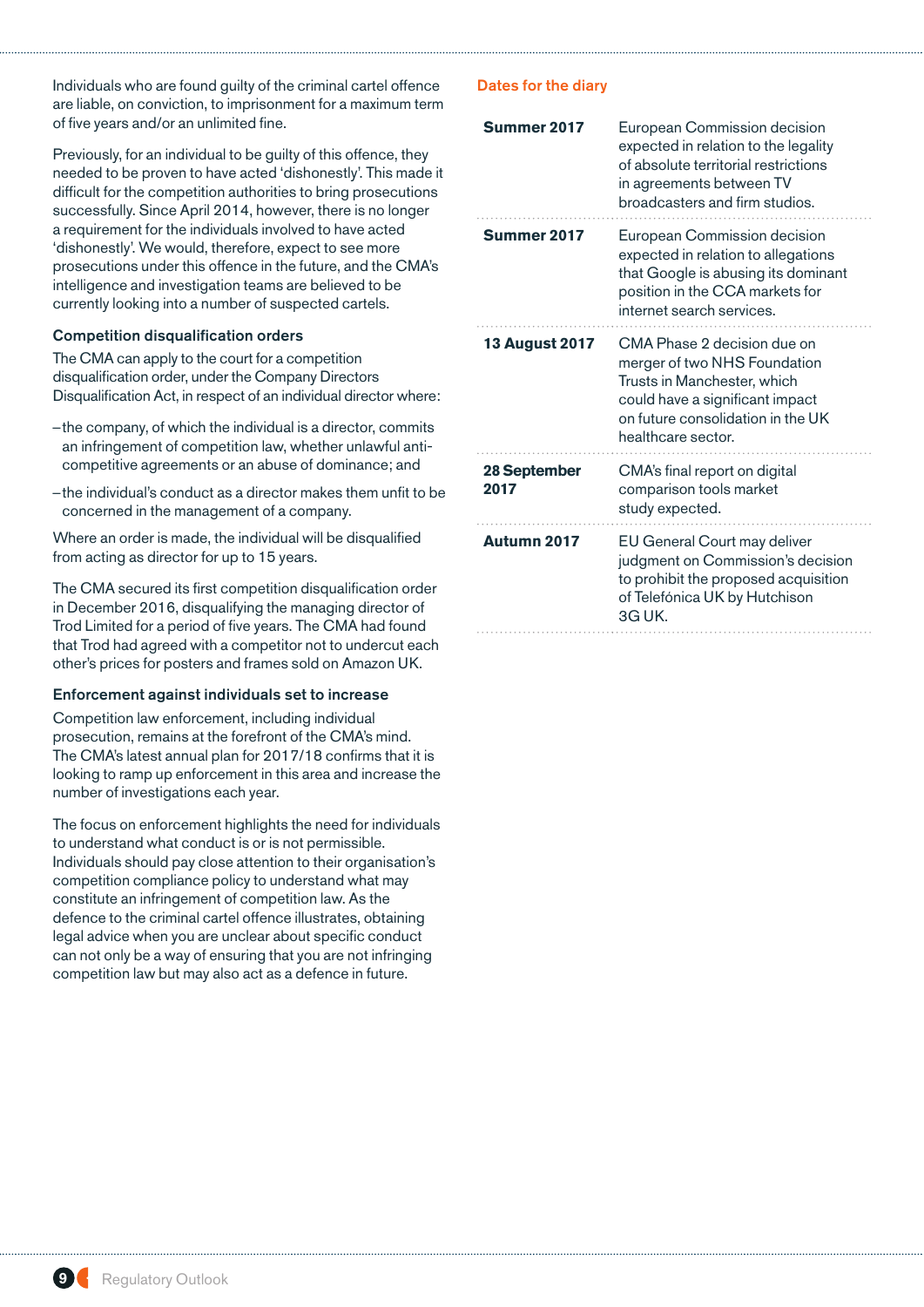# <span id="page-9-0"></span>Consumer Protection



Tom Harding Associate Director

T: +44 117 917 3060 tom.harding@osborneclarke.com

#### Current issues

#### The Digital Single Market

The European Commission's Digital Single Market (DSM) strategy is aimed at providing better access for consumers and businesses to digital goods and services across Europe, including through the harmonisation of consumers' rights across the EU for online purchases of goods and digital content, preventing website geo-blocking and allowing 'portability' of digital content services.

The DSM is a wide-ranging and ambitious strategy, and many of its legislative proposals have to be finalised and implemented, but we expect to see some of them take effect in 2017.

## Geo-blocking regulation

In April 2017 the European Parliament [voted](http://www.osborneclarke.com/insights/The-end-of-geo-blocking-What-the-Commissions-Regulation-really-means-for-your-business/) on a consumerfriendly draft Regulation prohibiting outright geo-blocking or auto-redirection without adequate information, and preventing online sellers from discriminating against consumers within the EU based on their nationality and location. Negotiation will now take place between the Parliament, Council and Commission to agree final law, anticipated for early summer 2017.

#### **Portability**

In February 2017, the European Parliament, Council and Commission reached agreement on the [proposed](http://data.consilium.europa.eu/doc/document/ST-15302-2015-INIT/en/pdf)  [portability regulation](http://data.consilium.europa.eu/doc/document/ST-15302-2015-INIT/en/pdf) to allow consumers to access their online subscriptions (such as Netflix, Amazon Prime and Spotify) in any Member State while temporarily outside their Member State of residence. The Parliament and Council must now formally approve the new rules. For information on how to prepare for the new law, please see [here](http://www.osborneclarke.com/insights/agreement-reached-on-eu-portability-regulation/).

#### eCommerce investigations

In line with the DSM strategy and to break down regulatory barriers that hinder cross-border eCommerce, in February 2017 the European Commission launched three separate [investigations](http://www.osborneclarke.com/insights/retail-pricing-and-geo-blocking-come-under-scrutiny-from-the-european-commission/). These investigations are looking into whether online sales practices breach EU antitrust rules by preventing consumers purchasing cross-border electronics, video games and hotel accommodation at competitive prices. The investigations also focus on price restrictions, location discrimination and geo-blocking. The Commission has also now **[published](http://www.osborneclarke.com/insights/e-commerce-sector-inquiry-commission-publishes-its-final-report/)** its final report following its eCommerce sector inquiry.

## **Brexit**

The vast majority of consumer protection law in the UK derives from EU law, but is long-standing, and has been implemented into national law. As a result, while following Brexit the UK would be free to amend existing consumer law (much of which is consolidated into the Consumer Right Act 2015), this seems unlikely. That said, much of the proposed legislation under the DSM is unlikely to have been implemented by the time of Brexit, so the UK will have to decide whether it implements equivalent legislation post-Brexit. Moreover, the UK is unlikely to have much influence on the DSM legislation going forward as a result of the UK now having triggered Article 50, which may influence the UK's decision as to whether to adopt equivalent DSM legislation. See [here](http://www.osborneclarke.com/insights/consumer-protection-implications-of-brexit-for-your-business/) for more on how Brexit might affect consumer protection.

#### ePrivacy Regulation

On 10 January 2017, the European Commission published its proposal for a Regulation on Privacy and Electronic Communications, which will be directly applicable across the EU. The ePrivacy Regulation looks to introduce significant reforms, including amending current direct marketing rules. An important change is that these rules will not only apply to automated calls, email and SMS, but also to communications sent via instant messaging services and in-app notifications.

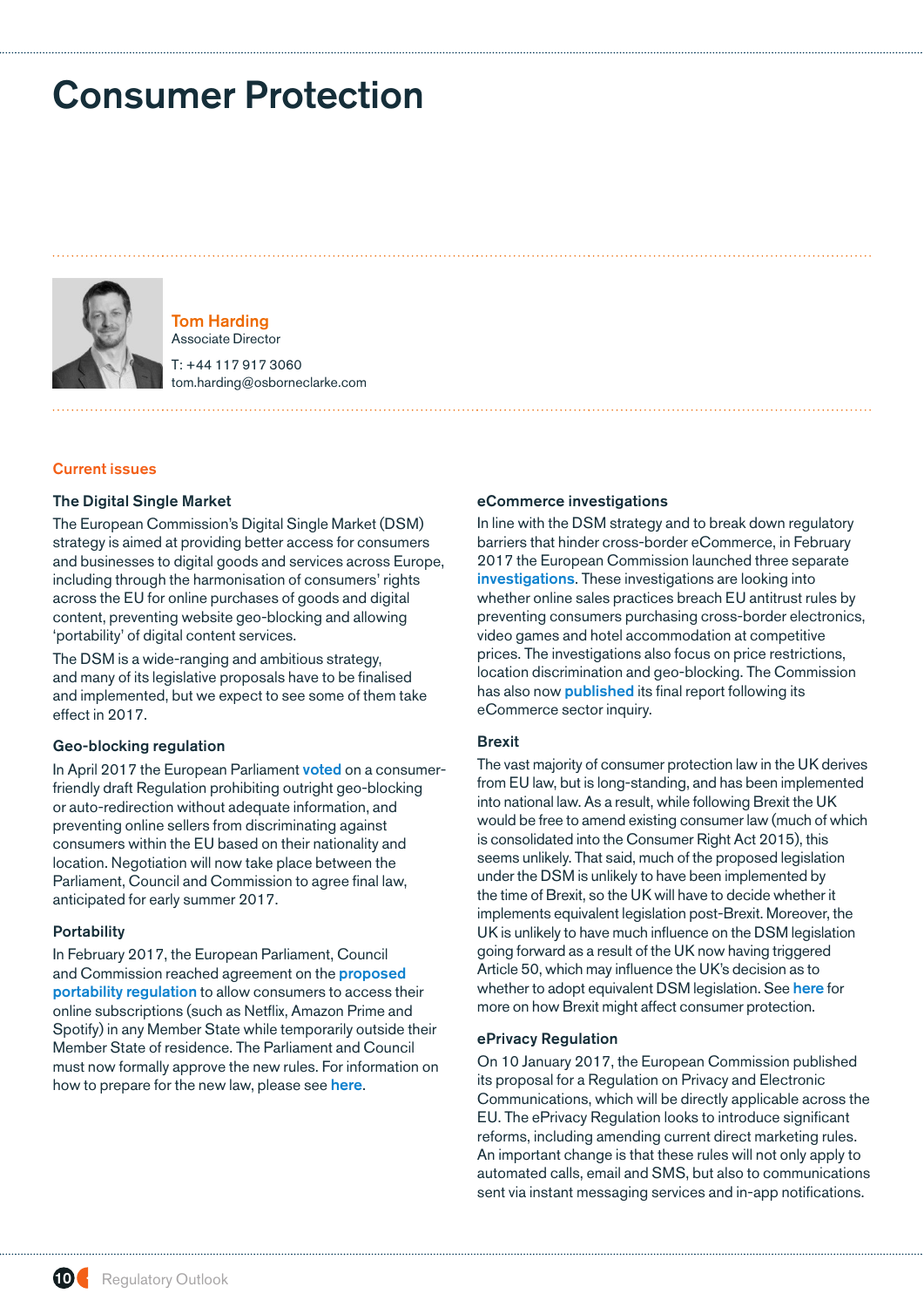## European Commission Fitness Check

The European Commission is currently reviewing a number of consumer protection Directives, including Unfair Commercial Practices Directive, Sales and Guarantees Directive and Unfair Contract Terms Directive, as part of its Regulatory Fitness and Performance Programme (REFIT). The aim of REFIT is to simplify law, reduce regulatory costs and contribute to a clear, stable and predictable regulatory framework. The consultation period has ended and publication of the Commission report is expected in the second quarter of 2017.

The Commission is also evaluating the Product Liability Directive following its public consultation, which closed on 26 April 2017, to review whether the Directive is fit for purpose in light of technological developments such as the Internet of Things.

## Digital Economy Act 2017

The Digital Economy Act received Royal Assent on 27 April 2017. The Act intends to (among other things) improve broadband connectivity, so that consumers have better access to fast broadband, no matter where they are based, and to provide better support for consumers. The Act also intends to provide important protections from spam email and nuisance calls, and protection for children from online pornography, through civil penalties and ISP-level blocking.

## Consultation on terms and conditions in consumer contracts

Between 1 March and 25 April 2016, the UK Government ran a consultation on making consumer-facing terms and conditions more accessible. The Department of Business, Energy and Industrial Strategy also ran a consultation in relation to its proposal to introduce civil fining powers for breaches of consumer protection legislation, which the CMA responded to with support. We are still awaiting feedback from both consultations.

## In focus: Personal liability

There are two public bodies that enforce much of the UK's consumer law: the Competition and Markets Authority and Trading Standards. Private individuals can also bring claims through the courts to enforce certain consumer protection laws.

Much of consumer protection law focuses liability on the concept of a 'trader', where personal liability rarely exists. There are exceptions, though. Under the Consumer Protection from Unfair Trading Regulations 2008, for example, directors, senior managers and any individuals purporting to act in that capacity can be liable for unfair commercial practices, misleading actions, misleading omissions and aggressive selling techniques. A breach of those Regulations can result in criminal prosecutions, unlimited fines, or a fine and up to two years' imprisonment.

While these sanctions that can be imposed on individuals are rare, they do happen. Recent examples include the following:

- –In 2016, a £3,000 fine was imposed on a director of two roofing and windows firms. His companies were also fined £1,000 and £3,000 respectively. The director and the companies were charged with engaging in unfair commercial practices, having stated in their standard consumer contracts that consumers had just seven days to cancel rather than 14, and for misleading customers. The director and companies had ignored previous warnings from Trading Standards, which had included sending the director a template contract to use.
- –In 2017, a director of a motor-dealing company was found guilty of providing misleading information to consumers. He was fined £400 for the offences but also ordered to pay £30 as a victim surcharge, £4,750 in damages, split between the two consumers affected, and £3,000 in costs.

| Q <sub>2</sub> 2017 | Planned completion of the European<br>Commission's REFIT programme.   |
|---------------------|-----------------------------------------------------------------------|
| H <sub>1</sub> 2017 | Finalised European Directive relating<br>to digital content expected. |
| Q3 2017             | Finalised European Regulation relating<br>to geo-blocking expected.   |
| 25 May 2018         | ePrivacy Regulation expected to come<br>into force                    |

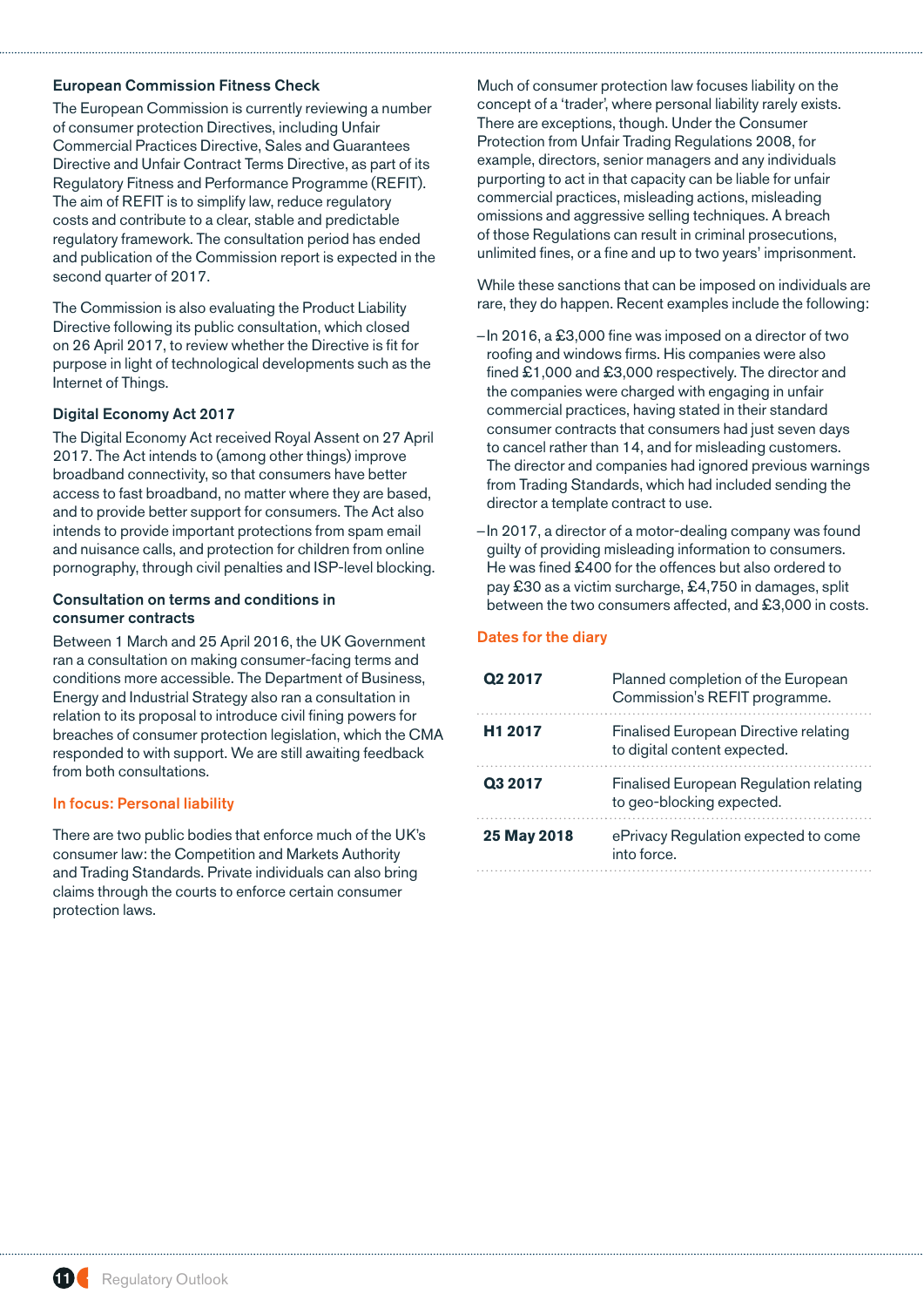# <span id="page-11-0"></span>Cyber Security



Charlie Wedin Partner T: +44 117 917 4290 charlie.wedin@osborneclarke.com

#### Current issues

## National Cyber Security Centre (NCSC)

In February 2017, the NCSC was launched to co-ordinate the UK Government's response to cyber threats. Part of GCHQ, the NCSC provides support to infrastructurecritical businesses in the event of cyber incidents, as well as working with experts in a range of organisations to improve cyber resilience. The NCSC will also provide best practice guidance to businesses, based on its research and experience. In its first three months in existence it assisted on 188 serious attacks.

## NIS Directive

The EU Network and Information Security Directive requires certain providers of 'critical infrastructure' to take prescribed measures to prevent and minimise the effect of cyber breaches, and to notify the relevant authority of any breaches that take place. The UK Government has indicated that it will implement the Directive on time, regardless of Brexit, although no details of what the measures or who the relevant authority will be have yet been published. A public consultation is expected shortly, but no date has been announced. The sectors covered by the Directive are Energy, Water, Banking, Financial Markets Infrastructure, Transport, Healthcare and Digital Infrastructure. The Directive will also apply to providers of certain digital services, such as online marketplaces, search engines and cloud computing providers.

National governments have until May 2018 (the date that the EU General Data Protection Regulation [GDPR] also comes into force) to set out the minimum standards that the providers of "critical infrastructure" need to comply with, along with sanctions for breach. Those providers must then be identified by November 2018.

#### Vulnerabilities of connected devices

Although manufacturers are becoming more alert to the security risks posed by unprotected 'connected devices', the Internet of Things (IoT) raises a number of security issues, particularly where users have no ability to update software or incorporate protection into existing products. Security vulnerabilities create dangers to the users of those devices or permit IoT devices to be hijacked and used to mount large distributed denial-of-service attacks.

## Ransomware

As the recent [NHS attacks](http://www.osborneclarke.com/insights/wannacry-cyber-attack-how-will-impending-new-laws-affect-security-obligations-and-regulatory-risk/) have demonstrated, 'ransomware' attacks, which involve locking down a computer or wider system then demanding a payment to restore access, are a growing threat for UK businesses. A recent survey commissioned by the Department of Culture, Media and Sport found that almost a fifth of companies had been the victims of such attacks. As with many cyber threats, ransomware often targets individual employees as the 'weak link' in an organisation's cyber security system. It is no longer necessary for criminals to have the IT skills to carry out such attacks themselves, as 'off-the-shelf' ransomware can be readily obtained on the dark web.

## Risk mitigation

Despite widely publicised risks and attacks, only 52% of 1,500 firms surveyed in a Government-backed report have implemented the five basic controls that the Governmentendorsed Cyber Essentials scheme recommends to prevent 80% of cyber attacks. Even companies with such measures in place can fall victim to a major breach, of course, particularly as a result of the exploitation of its employees, whether maliciously or unwittingly. It is vital for companies to ensure they have a dedicated and stress-tested cyber incident response plan. Along with technical measures such as locating and isolating attack vectors and protecting high-value IP, the plan will need to provide for early-stage investigation, notification (taking into account future obligations under the GDPR and NIS Directive), PR management and any HR issues.

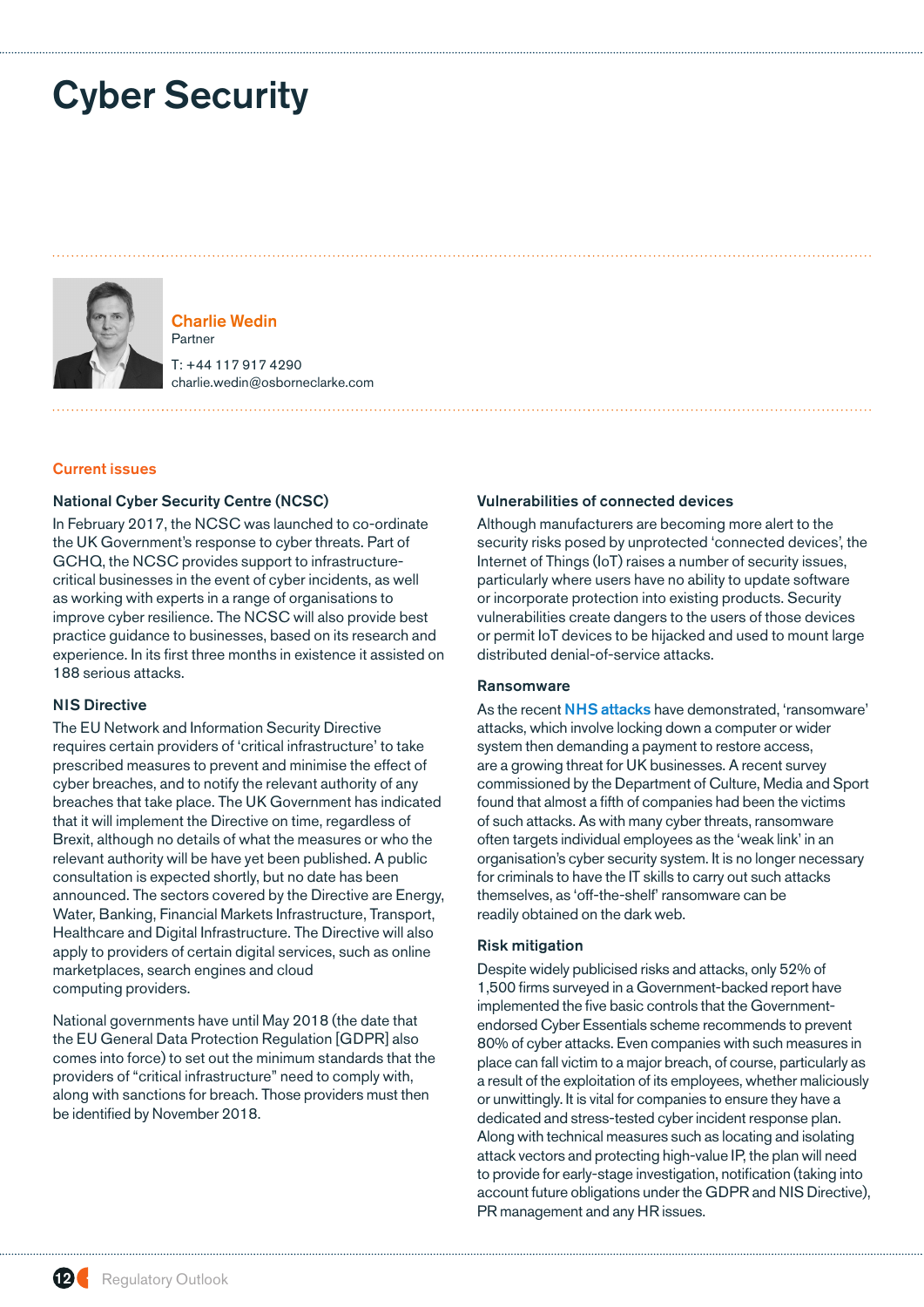## Cyber insurance

Specific cyber security insurance is becoming more common in the UK. The nature and extent of this insurance can vary widely, but with premiums in some other areas reducing, many businesses are now considering the addition of cyber security insurance. This is particularly important as industry surveys typically reveal a gap between the levels of cover that businesses think they have under non-specialist policies and the actual levels of cover under those policies for cyber breaches.

# In focus: Personal liability

It is unlikely that individuals within a company that experiences a security incident will face any personal prosecution in relation to that data breach or cyber incident, unless they themselves caused the incident. However, given the reputational impact of these incidents, they are generally board-level issues and senior executives and board members can find themselves under intense pressure if they are responsible for failings that led to breaches or fail to respond appropriately. It is, therefore, vital that senior executives and board members understand their responsibilities and practise responding to data breach scenarios.

More often, individuals are the subject of offensive action by the company suffering the security incident. Where the perpetrator of an attack is unconnected to the company, this will mean co-operating with law enforcement authorities. This can reduce the level of a control that the company has over issues such as information flow, which may need to be borne in mind when considering notification to customers and supply-chain partners, and to reputation management.

When breaches involve employees or ex-employees, companies may need to consider taking action themselves against those individuals, such as obtaining injunctions to search properties and/or recover data or intellectual property. Where such action appears necessary, it is important to act quickly, before vital information or evidence can be released or deleted. The ability to react quickly following a breach will be a vital part of a well thought-out and comprehensive risk-mitigation strategy as discussed above.

| 9 May 2018  | Deadline for the NIS Directive to be<br>implemented into national law. |
|-------------|------------------------------------------------------------------------|
| 25 May 2018 | GDPR comes into force.                                                 |

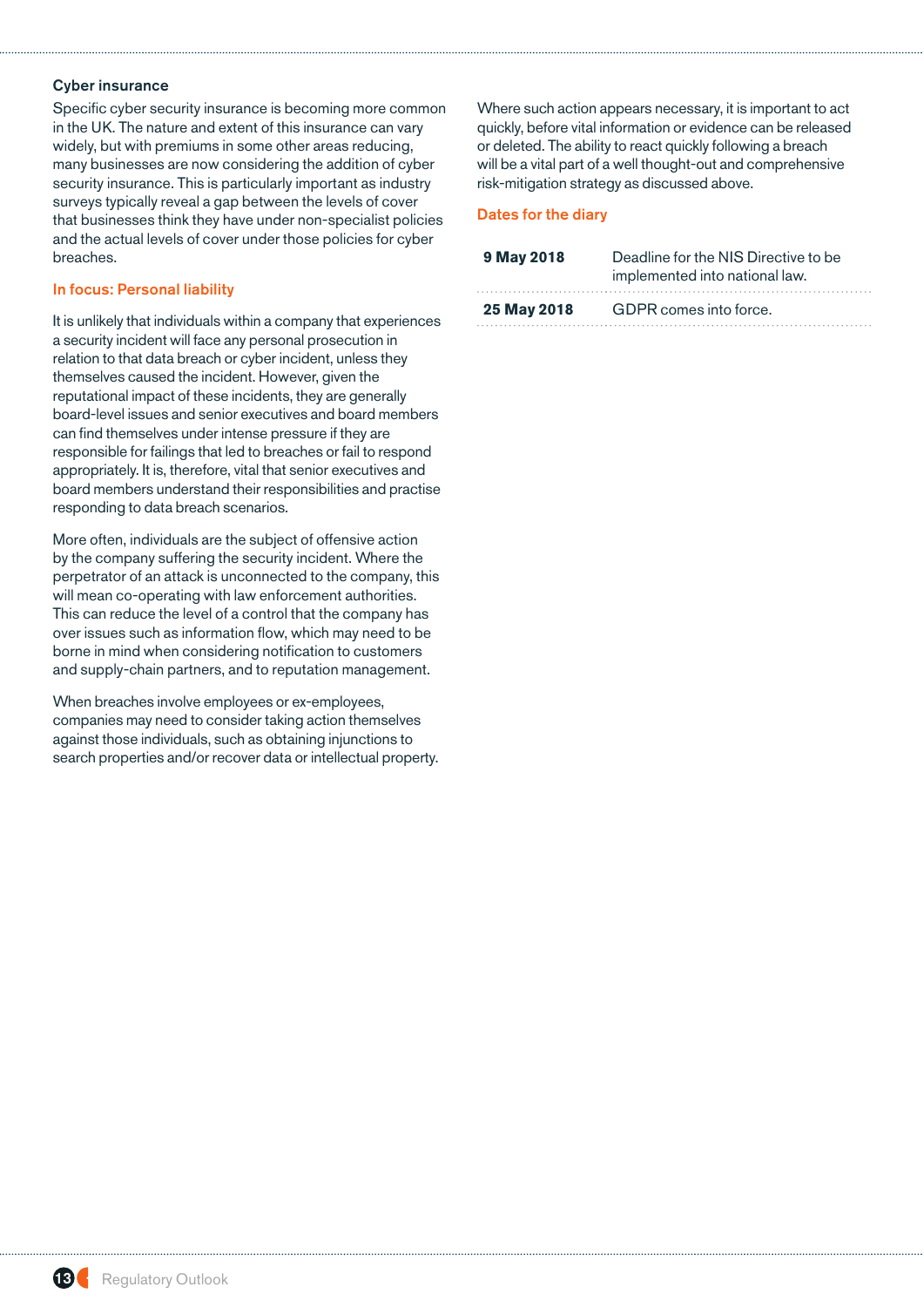# <span id="page-13-0"></span>Data Protection and Privacy



Mark Taylor Partner

T: +44 20 7105 7640 mark.taylor@osborneclarke.com

# Current Issues

#### General Data Protection Regulation (GDPR)

The GDPR will take effect across the EU from 25 May 2018. The GDPR introduces some significant changes that have the potential to have a profound impact on many organisations that collect and use information about individuals.

Over the next few weeks and months, we are expecting individual EU Member States to implement the requirements of the GDPR into national law, particularly in areas in which Member States are able to derogate from the requirements of the GDPR (such as in relation to the use of special categories of personal data and transfers outside the EEA). We await the outcome of the UK Government's **[consultation](https://www.gov.uk/government/consultations/general-data-protection-regulation-call-for-views)** on the potential derogations to be adopted in the UK, which closed on 10 May 2017. We are also expecting further guidance to be issued by the Information Commissioners Office (ICO) and the Article 29 Working Party (WP29).

The WP29s Action Plan for 2017, published on 3 January 2017, includes the intention to issue guidance on: administrative fines; certification; profiling; consent; transparency; notification of personal data breaches and tools for legitimising transfers outside the EEA.

In July 2017, the ICO expects to release the final version of its draft [guidance on consent](https://ico.org.uk/media/about-the-ico/consultations/2013551/draft-gdpr-consent-guidance-for-consultation-201703.pdf) under the GDPR. It also intends to publish guidance on contracts and liability, and is considering the implications of the GDPR for profiling and the processing of personal data relating to children.

You can find out more about the GDPR on Osborne Clarkes dedicated **[GDPR Feature](http://www.osborneclarke.com/insights/feature/general-data-protection-regulation-gdpr/)** page.

## Brexit

In February 2017, the UK Government confirmed that the UK would maintain a GDPR-equivalent regime post Brexit. The UK will need to convince the European Commission that the broad scope of the UK Governments surveillance powers in the Investigatory Powers Act 2016 do not undermine the level of protection afforded to personal data in the UK,

if the UK wants to be deemed adequate for the purposes of facilitating EU-UK data transfers.

### Data transfers outside the EEA

We await the Irish High Courts judgment in the case of Data Protection Commissioner v Facebook Ireland Limited and Maximilian Schrems.

The Data Protection Commissioner (DPC) has asked the Irish High Court to make a Preliminary Reference to the Court of Justice of the European Union (CJEU) as to the validity of the standard contractual clauses for legitimising transfers of personal data outside the EEA (otherwise known as the Model Clauses).

The intended referral to the CJEU does not mean that the Model Clauses are now invalid. It is likely to take some time for the CJEU to pass judgment on the Model Clauses so until we hear anything different (from the CJEU or from regulators) the Model Clauses should continue to be used.

#### e-Privacy Regulation

On 10 January 2017, the European Commission published its **[proposal](https://ec.europa.eu/digital-single-market/en/news/proposal-regulation-privacy-and-electronic-communications)** for a Regulation on Privacy and Electronic Communications (e-Privacy Regulation) to replace the existing e-Privacy Directive (implemented in the UK by the Privacy and Electronic Communications Regulations 2003). It aims to reinforce trust and security in digital services in the EU, by ensuring a high level of protection for privacy and confidentiality in the electronic communications sector, as well as seeking to ensure the free flow of movement of personal data and of electronic communications equipment and services in the EU.

The draft e-Privacy Regulation introduces significant reforms (summarised [here](http://www.osborneclarke.com/insights/the-european-commissions-draft-regulation-on-privacy-and-electronic-communications-introduces-stronger-privacy-rules-for-electronic-communications/)), including in relation to the (much broader) scope and territorial application of the rules, the processing of electronic communications data, and the socalled cookies rules (which, of course, cover a much wider range of technologies and activities than simply posting and accessing cookies).

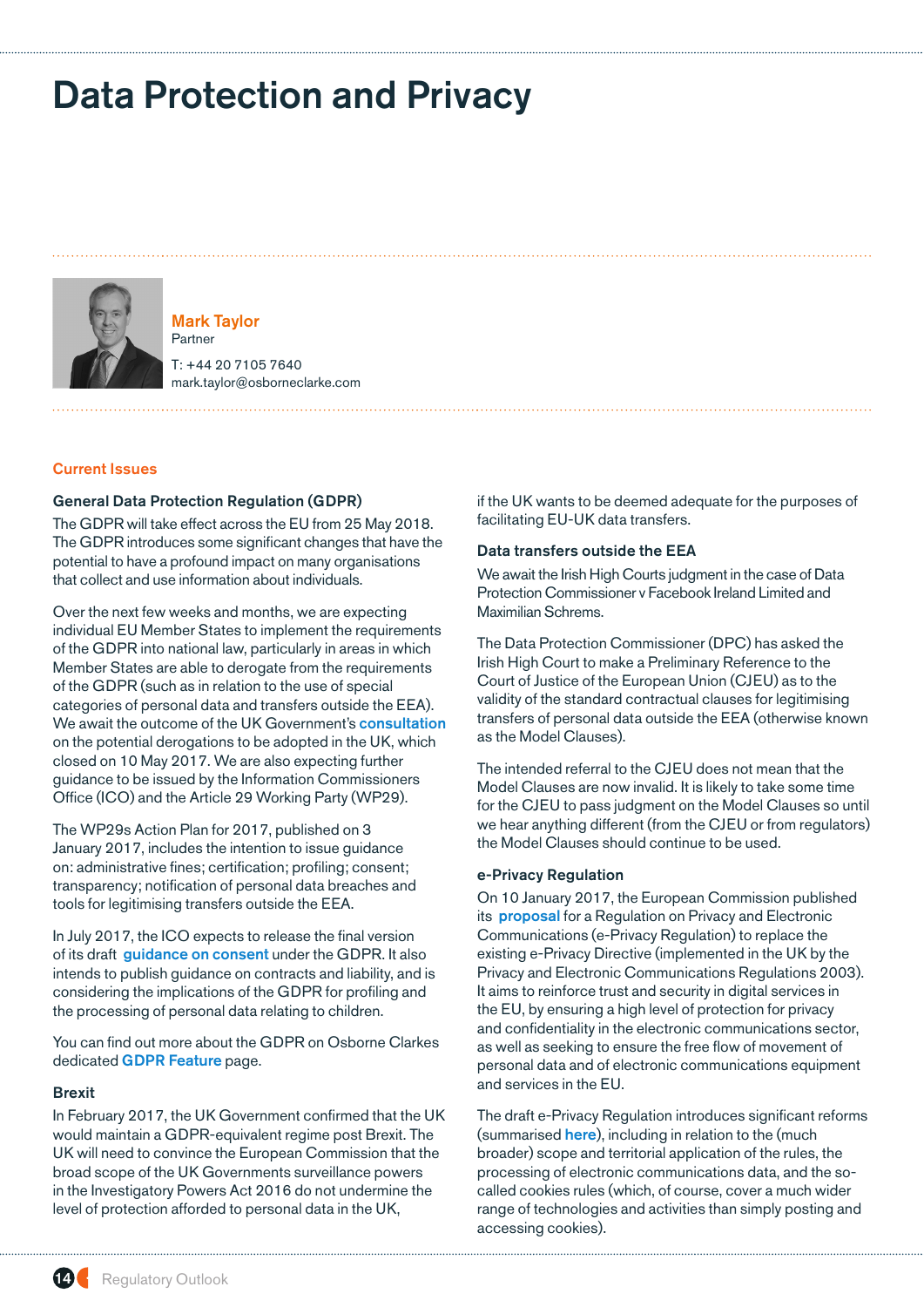Both the WP29 and the European Data Protection Supervisor have published their opinions on the draft e-Privacy Regulation. The final text of the e-Privacy Regulation is expected later this year. The original ambition of the European Commission was for the e-Privacy Regulation to come into effect on 25 May 2018 – the same date as the GDPR, although that does seem a little optimistic.

## In focus: Personal Liability

## Data Protection Act 1998 (DPA)

Generally, directors, officers and employees of companies have no personal liability for breaches of the DPA that are committed by their companies as data controllers. However, this does not remove the ability for individuals to commit specific offences personally.

For example, under section 55 of the DPA, it is a criminal offence to knowingly or recklessly, without the consent of the controller:

- –obtain or disclose personal data (or the information contained in personal data); or
- –procure the disclosure to another person of the information contained in personal data.

There are plenty of (very recent) examples of the ICO prosecuting individuals under section 55 of the DPA, although fines tend to be low. A typical, recent, example from April 2017 involved a former clerical officer being fined £650 and ordered to pay costs of £654.75 and a victim surcharge of £65 after accessing the sensitive medical records of two estranged family members without the consent of the data controller. The data controller was the individuals former employer.

## Privacy and Electronic Communications Regulations 2003 – Direct marketing

In [response](https://www.gov.uk/government/news/government-clamps-down-on-nuisance-call-crooks) to the controversy over directors lack of accountability, the UK Government announced its intention to give additional powers to the ICO to fine company directors up to £500,000 for certain breaches of the PECR. This is in a move to tackle the trend of using liquidation as a means for companies to escape paying fines.

The plans were expected to be implemented from spring 2017, but have since been delayed.

## GDPR

The GDPR retains the position that directors, officers and employees of companies have no personal liability for breaches of the GDPR. Under the GDPR, there is no equivalent provision to section 55 of the DPA.

However, sanctions, powers and the general conditions for imposing administrative fines are all areas in which Member States are able to derogate from the GDPR. In particular, Recital 149 of the GDPR allows Member States to lay down the rules on criminal penalties for infringements of the GDPR.

The outcome of the UK Government's consultation on the potential derogations to be adopted in the UK (referred to above) should shed some further light on this issue. We would expect, at the very least, that the UK will seek to include an equivalent criminal offence to that which is contained in section 55 of the existing DPA.

| <b>Spring 2017</b>        | New ICO enforcement power<br>£500,000 fine against company<br>directors under PECR.                                                                                                                                                                                      |
|---------------------------|--------------------------------------------------------------------------------------------------------------------------------------------------------------------------------------------------------------------------------------------------------------------------|
| Summer 2017               | ICO guidance on consent - final<br>version expected to be published<br>following the consultation, which<br>closed in March.                                                                                                                                             |
| Summer 2017               | Summary of responses expected from<br>the ICOs feedback request in relation<br>to profiling under the GDPR, which<br>closed in April.                                                                                                                                    |
| Summer 2017               | Irish High Court judgment in the case<br>of Data Protection Commissioner<br>y Facebook Ireland Limited and<br>Maximilian Schrems expected<br>(in relation to the Model Clauses).                                                                                         |
| <b>Throughout</b><br>2017 | Further guidance from the WP29<br>expected on various aspects of the<br>GDPR (including administrative<br>fines, certification, profiling, consent,<br>transparency, notification of<br>personal data breaches and tools for<br>legitimising transfers outside the EEA). |
| Summer/<br>Autumn 2017    | Final text of the e-Privacy Regulation<br>expected to be approved.                                                                                                                                                                                                       |
| 25 May 2018               | The e-Privacy Regulation (once finalised)<br>is anticipated to come into effect.                                                                                                                                                                                         |
| 25 May 2018               | The GDPR comes into effect.                                                                                                                                                                                                                                              |

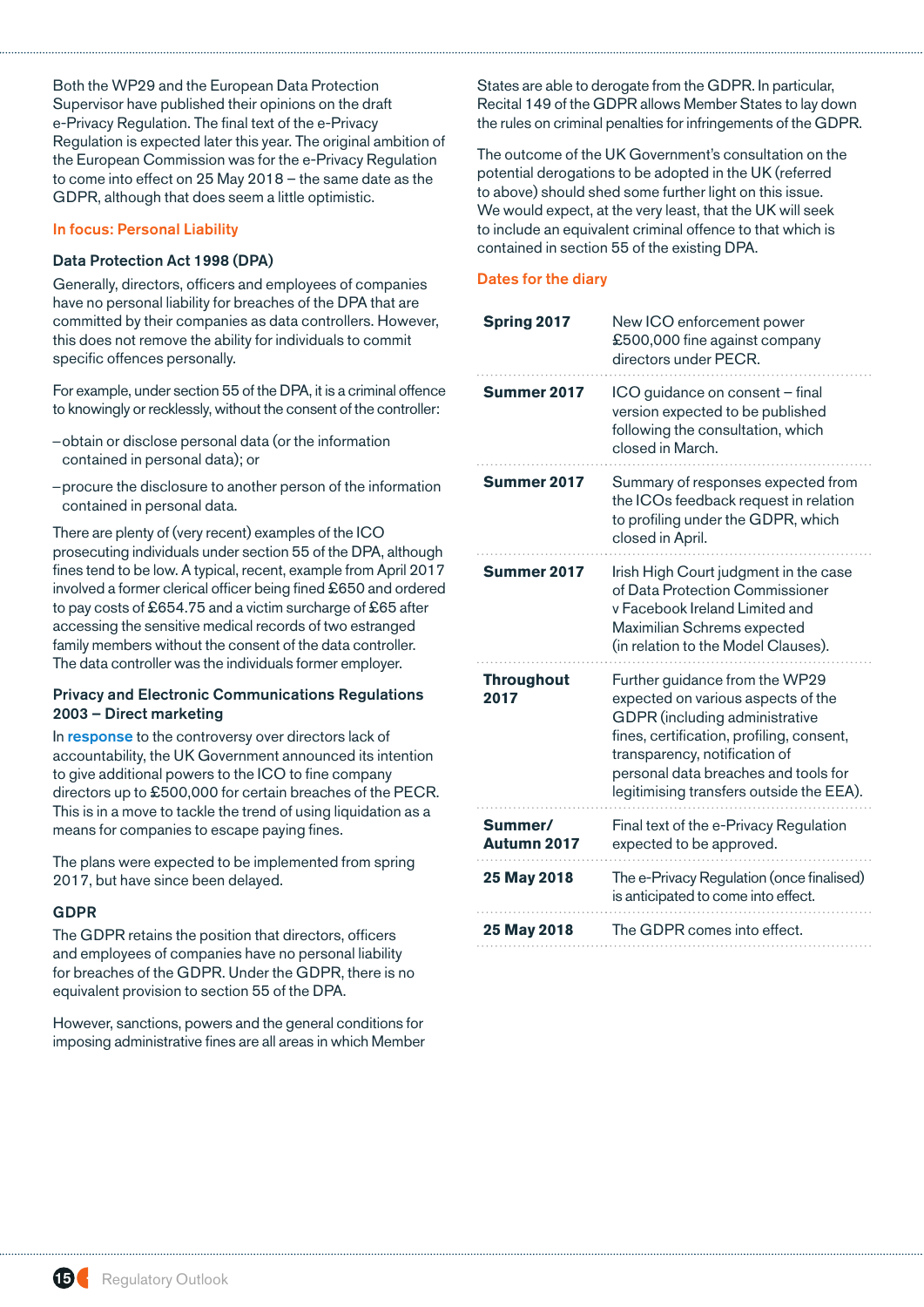# <span id="page-15-0"></span>Dual-Use Goods and Export Control



Emily Jones Partner

T: +1 650 714 6386 emily.jones@osborneclarke.com



Jon Round Senior Associate

T: +44 11 7917 3400 jon.round@osborneclarke.com

# Current issues

## New monetary penalties for breaches of financial sanctions

The Office of Financial Sanctions Implementation (OFSI) was established on 1 April 2016. Exactly a year later, Part 8 of the Policing and Crime Act 2017 came into force, which creates powers for HM Treasury to impose monetary penalties for breaches of financial sanctions. OFSI will apply these powers.

Previously, breaches of sanctions could only be punished by criminal proceedings, which were subject to the requisite criminal standard of proof. However, OFSI now has the power to impose financial sanctions, for which it only needs to satisfy the lower civil standard of proof. OFSI has published **general** [guidance](https://www.gov.uk/government/uploads/system/uploads/attachment_data/file/605980/OFSI_Financial_Sanctions_-_Guidance_-_April_2017.pdf) and [monetary penalties guidance on how it will](https://www.gov.uk/government/uploads/system/uploads/attachment_data/file/605884/Monetary_penalties_for_breaches_of_financial_sanctions.pdf)  [use these powers](https://www.gov.uk/government/uploads/system/uploads/attachment_data/file/605884/Monetary_penalties_for_breaches_of_financial_sanctions.pdf).

Companies should review their sanctions compliance policies and procedures to ensure they stand up to scrutiny in light of the new powers now available to the OFSI. For more information see [here](http://www.osborneclarke.com/insights/sanctions-new-monetary-penalties-for-breaches-of-financial-sanctions/).

## Modernisation of European dual-use export control regime

The European Commission has for several years been involved in an extensive consultation about the European dual-use export control system. On 28 September 2016, the Commission published a [proposal](http://europa.eu/rapid/press-release_IP-16-3190_en.htm) to amend the legislation underpinning the current European dual-use export control regime, the EU Dual-Use Regulation. The proposed changes aim to harmonise, simplify and introduce a new 'human security' dimension to the existing European dual-use export control regime. You can find our overview of the changes [here](http://www.osborneclarke.com/insights/upcoming-changes-to-bring-cyber-surveillance-technology-within-eu-export-control-regime).

The proposals are currently being decided upon by the European Council and the European Parliament. The European Council's Working Party on Dual-Use Goods is meeting on a monthly basis to discuss the changes – you can follow progress on those discussions [here](http://www.consilium.europa.eu/en/meetings/mpo/2017/5/dual-use-goods-(256472)/). The European Parliament has confirmed that it is also preparing a position on the proposal.

#### Brexit: Export controls on dual-use items

The UK has developed a robust dual-use export control regime, which is independent but inextricably tied to the EU's export control framework. The UK is also, independent of its membership of the EU, a member of a number of international conventions on human rights or nonproliferation (for example, the Wassenaar Arrangement). For these reasons, in the short term, Brexit is unlikely to raise any barriers to the flow of dual-use goods between the UK and other EU Member States and the types of controlled items and technology are expected to remain broadly similar.

In the medium/longer term, while any major departures from existing dual-use practices remain highly unlikely, at least for as long as the UK's strategic foreign policy and defensive interests remain broadly similar to those of EU Members States, some level of divergence could creep in over time. For example, if the amendments to the EU Dual Use Regulation summarised above are not implemented before the UK formally leaves the EU, they will not apply automatically to the UK. These distinctions could be perpetuated by the UK's shifting foreign policy interests, such as its desire to use the UK defence industry to strengthen the UK economy in light of Brexit and its developing relationship with the US administration.

#### In focus: Personal liability

Directors, officers and employees of businesses involved in exporting dual-use items from the UK can incur extensive levels of personal liability under the UK dual-use export control regime. For example, under the Customs and Excise Management Act 1979 (CEMA), exporting dual-use goods with "intent to evade" a restriction or prohibition is chargeable with a fine or a criminal sentence of up to ten years. Related, albeit less serious offences may be brought against individuals in their personal capacity on a "strict liability" basis, meaning that a person could incur civil liability even if they were unaware of the relevant export control.

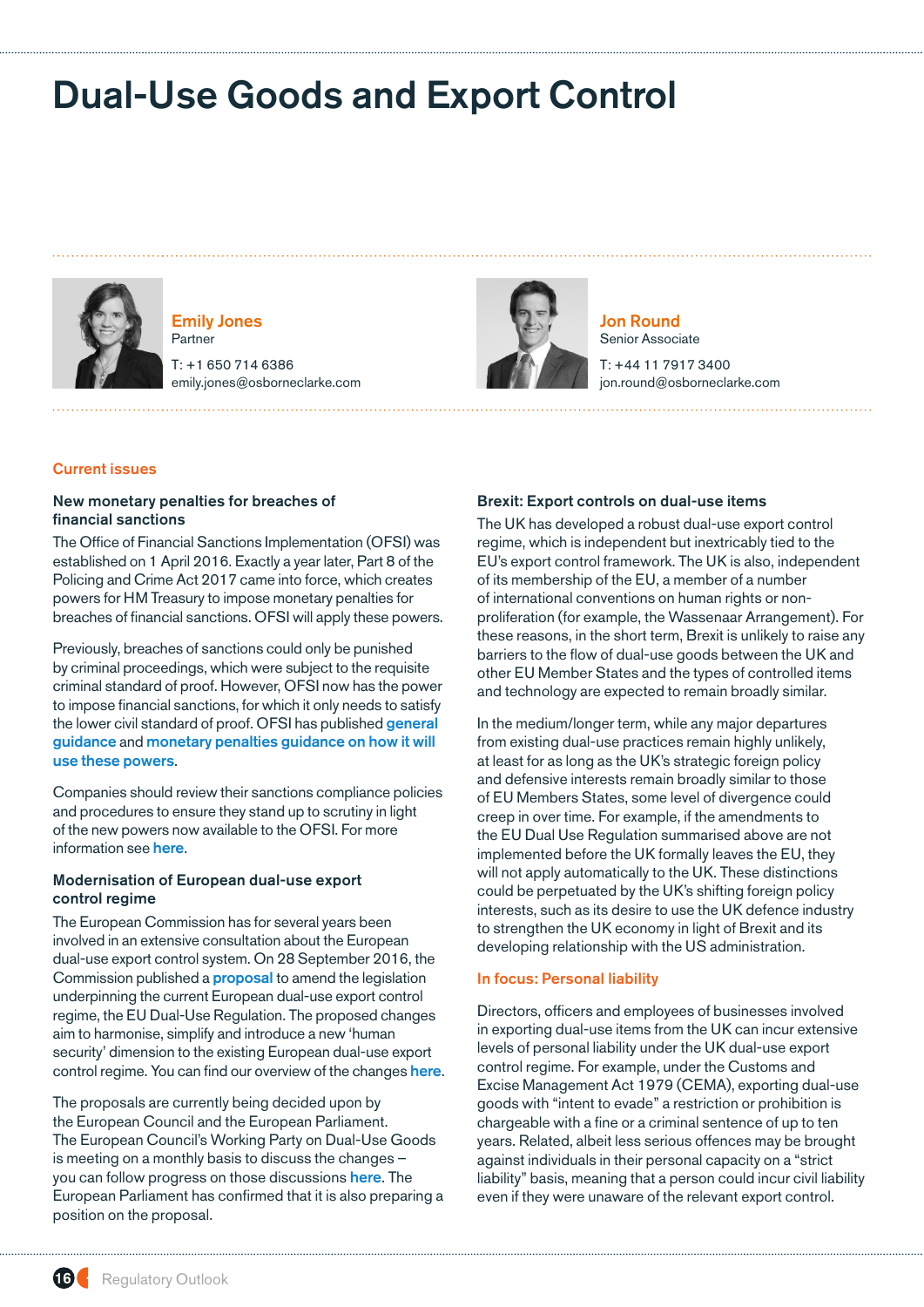CEMA does not distinguish between individuals on grounds of role or seniority within a business. As a result, any individual operating for, or on behalf of, a business can be held personally liable, provided that they are "concerned" in the export (or attempted export) of items in breach of relevant restrictions. This has potentially wide-reaching implications for employees at all levels of a business, although in practice the UK authorities focus their attention on senior management.

Despite these wide-ranging enforcement tools, the number of published personal prosecutions for export breaches in the UK remains relatively low, particularly when compared to equivalent figures in the US. However, individuals still remain key targets of aggressive and robust enforcement from the UK authorities: the Export Control Organisation; HMRC; the UK Border Force; and the Criminal Prosecution Service. The ECO has been keen to stress that there have been three high-profile prosecutions for UK export control offences in as many years. For example, in 2014 the Managing Director of Delta Pacific Manufacturing Limited was jailed for two and a half years, and fined £68,000, for exporting specialised alloy valves to Iran in breach of UK dual-use export control laws – the alloy valves were routed through Hong Kong and Azerbaijan in order to conceal their final destination and avoid UK export controls, in breach of section 68 (2) CEMA.

## Managing regulatory risk to individuals

The very nature of 'strict liability' offences means that such prosecutions will not be defended except in very limited circumstances. 'Intent to evade' cases, by contrast, remain highly fact-specific and typically turn on the subjective question of what the defendant, in fact, knew. Nevertheless, businesses can minimise the risks of breaching the dualuse export control regime, and the related personal liability of those acting on its behalf, through robust and effective internal export control compliance policies and procedures. The ECO would expect these policies to include:

- –a firm commitment to export control compliance from a senior stakeholder;
- –clear export control compliance procedures (such as checklists to ensure that the correct licences are obtained); and
- –a mechanism for delivering comprehensive training and guidance to relevant staff. For example, businesses should develop awareness among employees about identifying suspicious orders/end-use considerations at an early stage in the sales process.

Effective export control breach management procedures, including the early adoption of the right tactical strategy following a breach, are also crucial for minimising personal liability. This is particularly true in light of the increasing use by HMRC of compound penalties: a fine by which HMRC can offer businesses or individuals the chance to settle cases that would otherwise justify being referred to the CPS (generally in a bid to avoid an expensive and protracted [taxpayer funded] criminal investigation).

| <b>June 2017</b>          | The UK House of Lords EU External<br>Affairs Sub-Committee is undertaking<br>an inquiry into UK sanctions policy<br>after Brexit. The inquiry heard evidence<br>during June.                                                                                                                                                                                                                                                                                                                                     |
|---------------------------|------------------------------------------------------------------------------------------------------------------------------------------------------------------------------------------------------------------------------------------------------------------------------------------------------------------------------------------------------------------------------------------------------------------------------------------------------------------------------------------------------------------|
| <b>23 June 2017</b>       | The Foreign & Commonwealth Office<br>has published a white paper consulting<br>on the legal powers it will need to<br>be able to continue imposing and<br>implementing sanctions once the UK<br>leaves the EU. Its focus is on the legal<br>powers necessary to operate UK<br>sanctions and not on the shape of UK<br>sanctions policy in the future or other<br>policy issues. The consultation closed<br>on 23 June 2017.                                                                                      |
| <b>July 2017</b>          | The UK Government will publish the<br><b>UK Strategic Export Controls Annual</b><br>Report 2016 in July 2017. This report<br>will cover the UK's export control policy<br>and practice during the period January<br>2016 to December 2016.                                                                                                                                                                                                                                                                       |
| <b>Mid 2017</b>           | High Court expected to hand down<br>its judgment following its judicial<br>review into the legality of the UK<br>Government's continued approval of<br>new licences for the sale of arms to<br>Saudi Arabia (see our commentary on<br>that review here). If the Government's<br>position is not supported, this could<br>have major implications for the UK's<br>legal and regulatory export control<br>framework, so we expect swift action<br>from the Government in the event of an<br>unfavourable decision. |
| <b>Throughout</b><br>2017 | EU looks set to continue expanding its<br>sanctions on North Korea in relation<br>to its apparent violations of UN<br>resolutions and the threat it poses to<br>international peace and security.                                                                                                                                                                                                                                                                                                                |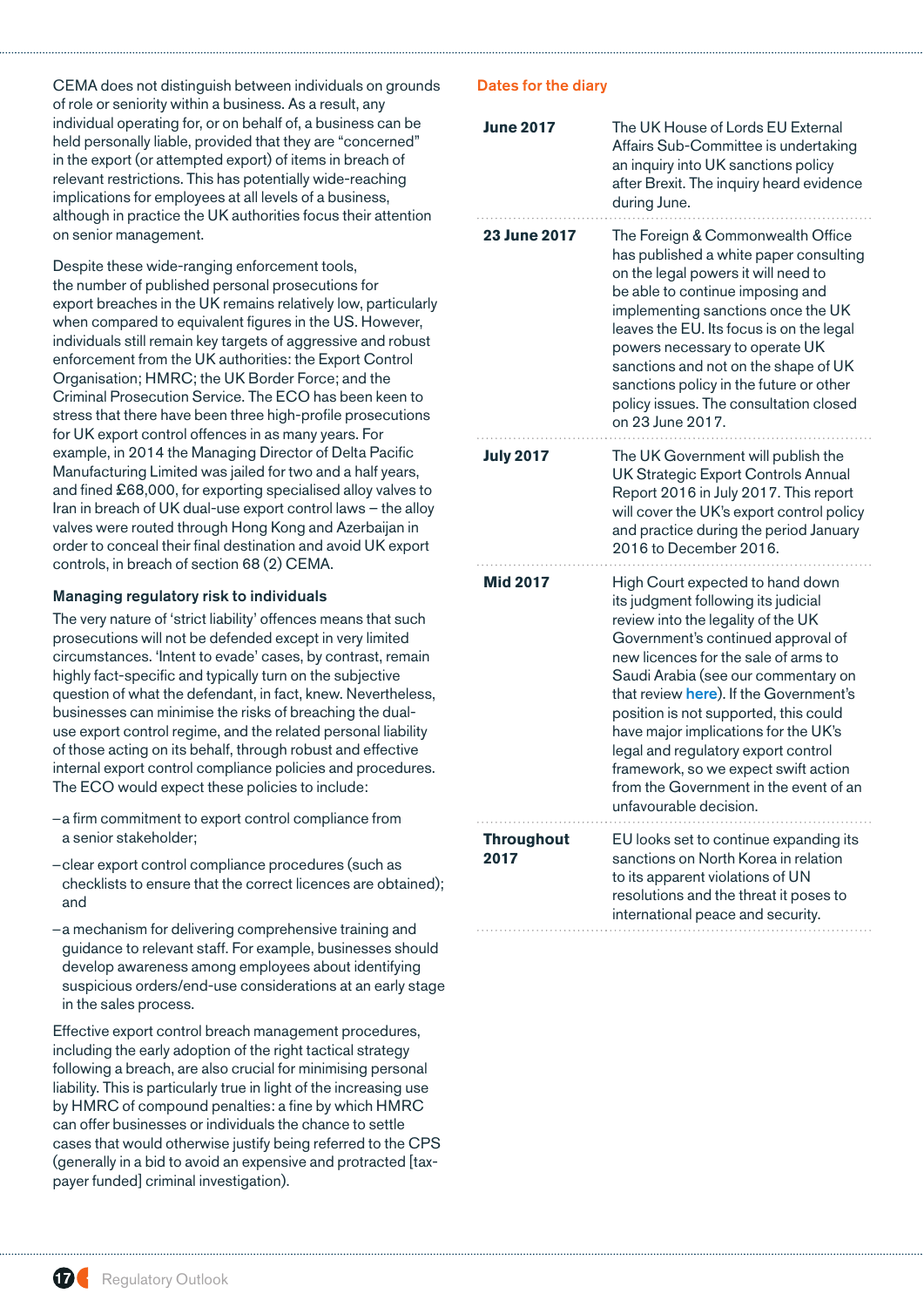# <span id="page-17-0"></span>Employment and Contingent Workforce



Julian Hemming Partner

T: +44 117 917 3582 julian.hemming@osborneclarke.com



Kevin Barrow Partner

T: +44 20 7105 7030 kevin.barrow@osborneclarke.com

## Current issues

## Gender pay

The new gender pay reporting requirements came into force in April 2017. They require employers with 250 or more employees to publish a report containing prescribed gender pay gap data. The Government has published final regulations that provide a long-stop date of 4 April 2018 for employers to make their first gender pay report. An employer must report on a 'gender pay snapshot' taken on 5 April 2017.

Details of ordinary pay and bonus pay made in the 12 months leading up to 5 April 2017 will, therefore, form part of an employer's gender pay calculations. The Government has also consulted on gender pay reporting in the public sector and it is likely that the private and public sector requirements will be aligned.

## Gig economy

In November 2016, Matthew Taylor was asked by the Government to conduct a review into how the gig economy is affecting workers' rights. He was expected to announce the results of his review in June. A number of claims regarding worker status are also progressing in the courts off the back of an employment tribunal decision to award Uber drivers worker status rather than self-employed. This meant that they were entitled to basic worker rights such as the national minimum wage and paid annual leave.

## Holiday pay

The Court of Appeal decided in the Lock holiday pay case that results-based commission must be included in statutory holiday pay calculations. Employers must also bear in mind that regular overtime forming part of normal remuneration may also now be required to be included in statutory holiday pay. Failure to include these payments in future holiday pay entitlements could result in claims under the Working Time Regulations or the deduction from wages provisions in the Employment Rights Act 1996. The Supreme Court has refused an appeal to the Court of Appeal decision in Lock and we are currently awaiting the case returning to the

Employment Tribunal, where it is hoped more guidance will be provided on how results-based commission should be dealt with in holiday pay calculations.

#### Apprenticeship levy

Funding of apprenticeships changed from April 2017. Employers operating in the UK have to pay a levy, calculated at 0.5% of an employer's pay bill, although a "levy allowance" of £15,000 per year will mean that in practice only employers with an employee pay bill of over £3m will be caught. An employer's levy payments will be paid into the Government's new Digital Apprenticeship Service (DAS), from which they will be able to access the funds (plus a Government top-up) to fund approved apprenticeship training. Employers should start planning how they will use this levy as it is paid into the DAS on a 'use it or lose it' basis, i.e. if an employer does not use its funds within its DAS account within a specific period, they will be made available to another employer.

#### Taxation of termination payments

It is anticipated that changes to the taxation of termination payments will be introduced from April 2018. The main changes involve: removing the distinction between contractual and non-contractual PILON clauses, to treat both as fully taxable earnings (subject to income tax, employer and employee NICs); and levying employer NICs on other termination payments above the £30,000 limit.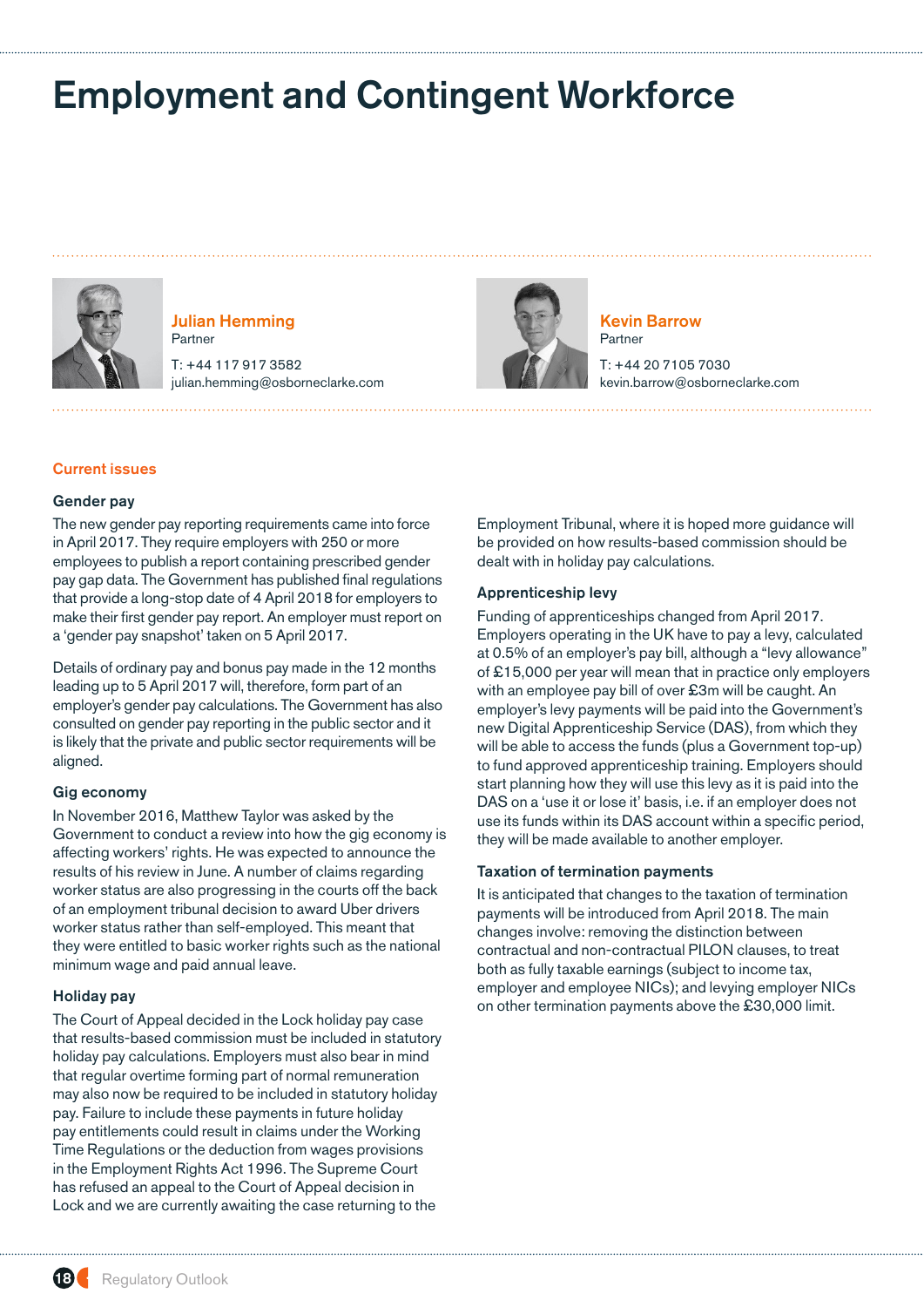# Personal Service Company (PSC) engagement in the public sector

Rather than being able simply to accept the assurances of PSCs engaged by the public sector about tax and IR35, as had been the case, public sector engagers now face a new 'duty' to ensure all PSCs they use pay enough tax. Liability to pay the correct employment taxes has moved from the worker's own company to the public sector body or agency/ third party paying the company.

# Employment law reform

A number of employment law reforms are in motion and may well come into force during 2017/2018, including:

- –corporate governance reforms, focusing on executive pay, directors' duties and the composition of boardrooms, including worker representation and gender balance in executive positions; and
- –we are awaiting the outcome of a Government call for evidence on post-termination restrictions in employment contracts.

## In focus: Personal liability

## Discrimination, harassment and victimisation

While from an employment law perspective, litigation tends to be brought against employers, it is worth remembering that employees can be held personally liable for acts of discrimination, harassment or victimisation carried out during their employment and, as such, may be joined as individual named respondents in Employment Tribunal proceedings for such claims. An individually named employee will not escape liability even if their employer has successfully defended the litigation against them on the basis that as an employer they had taken all reasonable steps to prevent the discrimination or harassment occurring.

It does not matter that an employee did not know he or she was breaking the law. The only defence to this is if their employer has told them that doing the act was not a contravention of any law. Employers could be faced with a fine of up to £5,000 for making a false statement in order to induce an employee to carry out unlawful conduct.

# Negligence and breach of statutory duties

Employees also risk claims of professional negligence being made against them personally (and consequently many employers take out professional indemnity insurance to cover their employees against the risk of such claims) and may also be personally liable under other statutory provisions such as health and safety and criminal laws.

It is also worth noting that directors and senior employees may be required to 'sign off' on certain reports that an employer is required to provide under statute. Recent examples of this include the requirement to provide a statement on modern slavery and the duty on an employer (with 250-plus employees) to report each year on their gender pay gap.

| Summer 2017           | Report coming out of the Taylor<br>Review of Employment Practices in<br>the Modern Economy expected to be<br>published.                                                               |
|-----------------------|---------------------------------------------------------------------------------------------------------------------------------------------------------------------------------------|
| <b>During 2017</b>    | New tax-free childcare scheme being<br>rolled out.                                                                                                                                    |
| By the end<br>of 2017 | Final report on e-balloting to be laid<br>before Parliament.                                                                                                                          |
| 2018                  | Reforms extending shared parental<br>leave to grandparents were previously<br>announced to be introduced in 2018.<br>However, no further information has<br>been forthcoming on this. |
| <b>April 2018</b>     | Potentially changes to the<br>taxation of termination payments may<br>be introduced.                                                                                                  |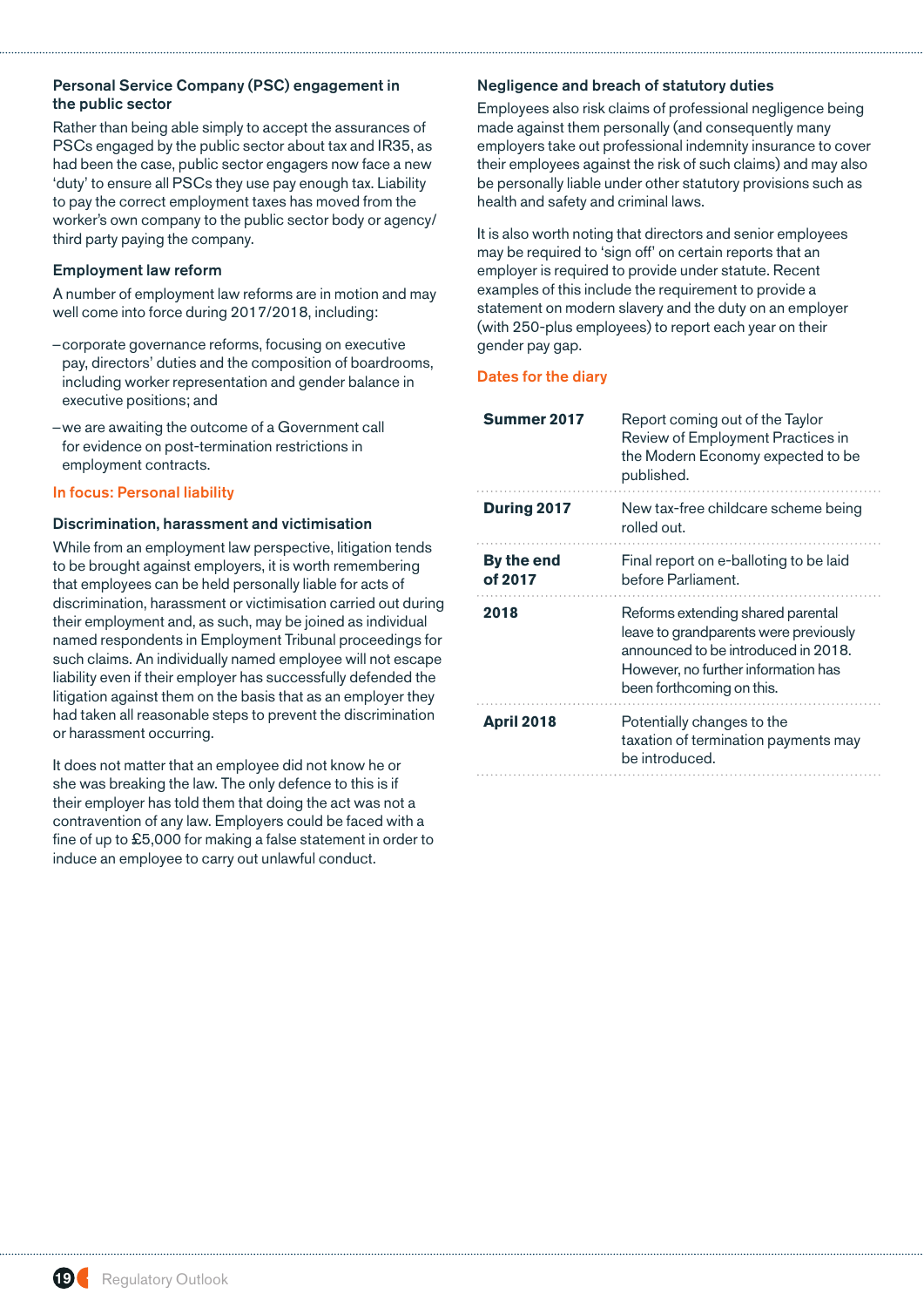# <span id="page-19-0"></span>Environment



Matthew Germain Legal Director

T: +44 117 917 3662 matthew.germain@osborneclarke.com

## Current issues

## UK Air Quality Plan

On 5 May 2017, the UK Government published its Draft Air Quality Plan, after the High Court rejected its application to extend the deadline for publication of the draft Plan until after the general election. The final Plan must be published by the end of July. The publication of the Plan follows ClientEarth's successful judicial review challenge in November 2016 against the Government's failure to tackle illegal air pollution. The High Court subsequently ordered the Government to publish a new UK Air Quality Plan for consultation by 24 April 2017 (to be submitted to the European Commission by 31 July 2017).

The draft Plan proposes the implementation of Clean Air Zones by local authorities as the most effective way of reducing nitrogen dioxide emissions. Although the proposal does not state that charges will be payable to enter or move within a zone, the proposal states that 'where a charging Clean Air Zone would bring forward achievement of statutory NO2 limit values… local authorities should have the opportunity to identify and implement equally effective noncharging alternatives'. The proposal has been criticised by parties concerned that non-charging zones will not deter the most polluting vehicles compared to charging zones. While the Plan makes clear that air pollution has social costs and threatens economic growth – with estimates that in 2012 poor air quality resulted in costs of up to £2.7 billion through its impact on productivity in the UK – the introduction of the Zones could have a significant impact on businesses that rely on frequent movement into and within the Clean Air Zones.

## Brexit – uncertainty over post-Brexit environmental laws

The Government's Great Repeal Bill White Paper states that it will ensure that 'the whole body of existing EU environmental law continues to have effect in UK law' following Brexit. While this undertaking has helped clarify the Government's initial intentions on environmental policy post-Brexit, there will be areas of uncertainty, and some

concerns have been raised about the use of secondary legislation to address these areas. Secondary legislation is subject to less Parliamentary scrutiny and there is nothing to rule out the possibility of amending, repealing or reversing existing environmental provisions. Green groups have further criticised the Great Repeal Bill for failing to address the status of European Commission guidance in post-Brexit Britain and especially what mechanism/enforcement agency will replace the Court of Justice of the European Union and the European Commission. Businesses will be waiting for further guidance from the Government on some of these more challenging issues, and where relevant should be looking to engage with the Government to highlight the areas where potential regulatory changes could have a positive economic impact.

The Government has also received criticism from businesses and NGOs over the delay caused by Brexit to the publication of DEFRA's 25 Year Environment Plan, a long-term management strategy for the UK's environment. DEFRA's publication of the Plan's framework last summer was put on hold due to the fact that the original timings of the framework 'did not take into account [Britain's] decision to leave the EU'. No new timescale for a post-Brexit Plan has been released.

## Contamination land – register of brownfield land to be published

On 16 April 2017, the Town and Country Planning (Brownfield Land Register) Regulations 2017 came into force. The Regulations impose a duty on local planning authorities (LPAs) in England to prepare, maintain and publish a register of brownfield land that is suitable for development in its area. Each register will refer to: (1) brownfield land suitable for residential development; and (2) brownfield land that the LPA has allocated for residential development. It is the Government's intention that these new measures unlock brownfield sites for thousands of new homes, as developers will be able to identify suitable brownfield sites quickly. It is anticipated that communities

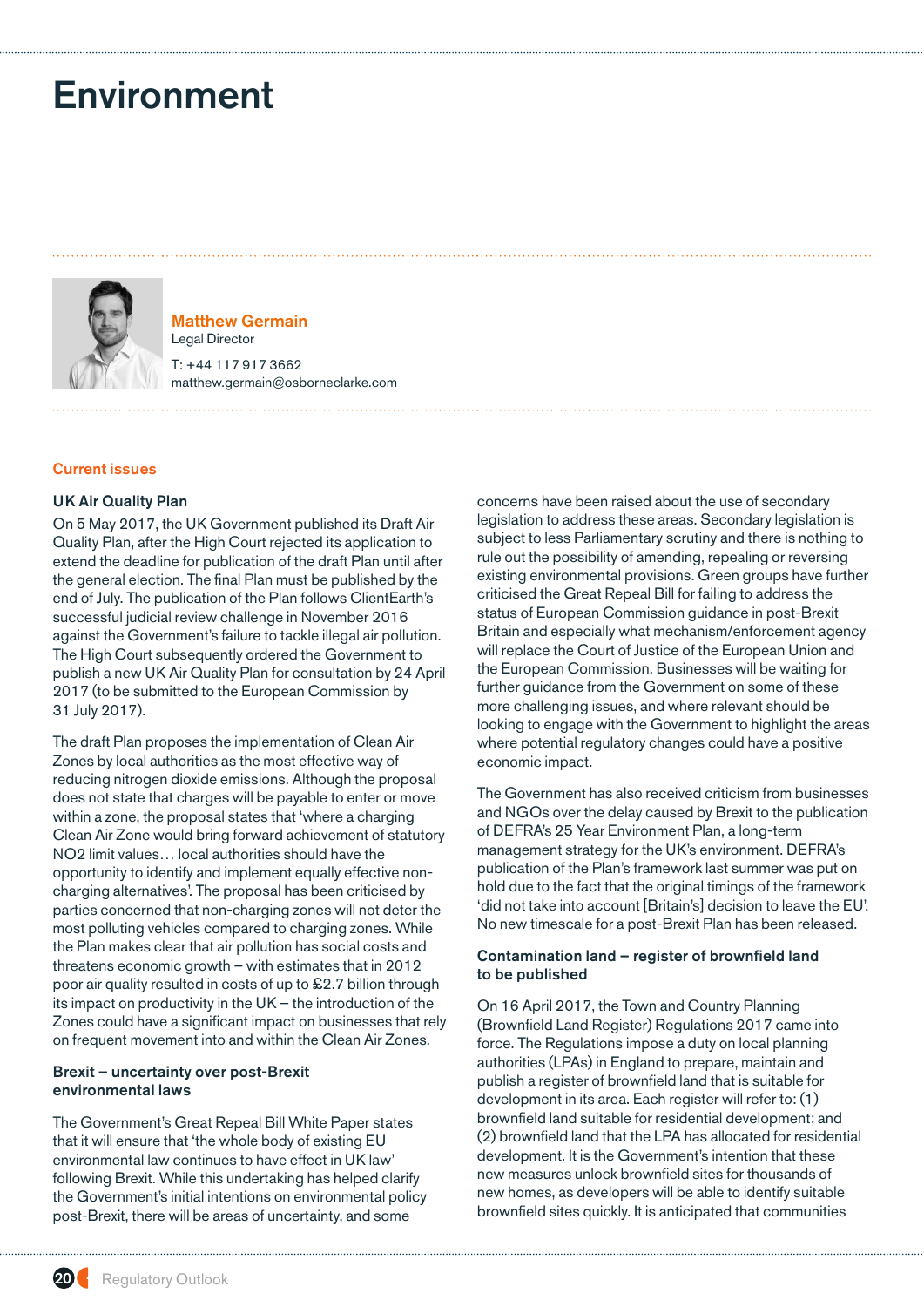will also be able to highlight local derelict and underused buildings sites that are primed for re-development, with the hope of attracting investment.

# Guidance on Minimum Energy Efficiency Standards (MEES) for non-domestic rented buildings

In March 2017, the Government published guidance to clarify some aspects of the Energy Efficiency (Private Rented Property) (England and Wales) Regulations 2015 in relation to non-domestic rented properties. The Regulations introduce minimum energy efficiency standards, which from 1 April 2018 will prohibit the letting of a nondomestic property with an EPC rating below Band E and from 2023 will extend the prohibition to properties already let. The guidance is not legally binding but explains how the Government intends the Regulations to be applied. The guidance also sets out how the Government will deal with relevant exemptions to the prohibition, such as listed buildings, those with no EPC in place, and leases under six months or over 99 years.

## Water pollution: record fine for Thames Water Utilities Ltd

On 22 March 2017, Thames Water was fined an unprecedented £20,361,140 for a series of significant pollution incidents on the river Thames between 2012 and 2014. Major environmental damage was caused along 14km of river, resulting in the deaths of birds, fish and invertebrates and which also contributed to widespread disruption to local businesses, waterside residents and farmers. Investigations showed the illegal discharge by Thames Water of untreated or poorly treated raw sewerage into the Thames River and it's tributaries.

## In focus: Personal liability

Despite the Environment Agency being encouraged to use more civil/administrative sanctions (e.g. administrative fines, notices and undertakings), the majority of environmental statutes contain offences that are dealt with under criminal law. As part of that criminal liability these offences commonly contain a potential sanction for individuals; not only as the primary offender as a legal person, but also where it can be demonstrated that an offence of a company was carried out with the consent, connivance or neglect of company officers. These 'parasitic offences' (as they are commonly termed) are mostly used in waste offences (Environmental Protection Act 1990) or breaches of environmental permits (Environmental Permitting Regulations 2016). Few statutes contain a statutory defence and rather it is normally the operational conduct of the defendant company officer that is crucial.

## Have there been any notable fines or custodial sentences for individuals?

The majority of large personal liability fines under environmental law have been in relation to waste offences where individuals have intentionally sought to circumvent the law (and avoid landfill tax) through storing or disposing of waste illegally. The largest personal fine in 2016 was £120,000 with five prison sentences.

## Is this a current area of focus for regulators or prosecuting authorities?

Certainly in the waste sector where there is a big focus owing to the enormous economic cost of waste crime: a recent report by Eunomia estimated that waste crime costs the UK economy over £600m per year. However, with the new environmental sentencing guideline having a real impact (as seen by the £20m fine for Thames Water this March) in other sectors, notably water, the focus on personal liability is likely to follow other sectors such as construction and other large utilities. Indeed, many commentators were surprised that a personal prosecution did not take place in the Thames Water case.

## What can individuals do to protect themselves?

A common-sense approach can help to manage personal liability: if a person becomes aware of something that is or could be a breach of environmental law with serious ramifications, don't ignore or sit on that knowledge. Make sure any incidents are appropriately reported at board level, where decisions can be taken on early engagement with the relevant regulator (usually the Environment Agency).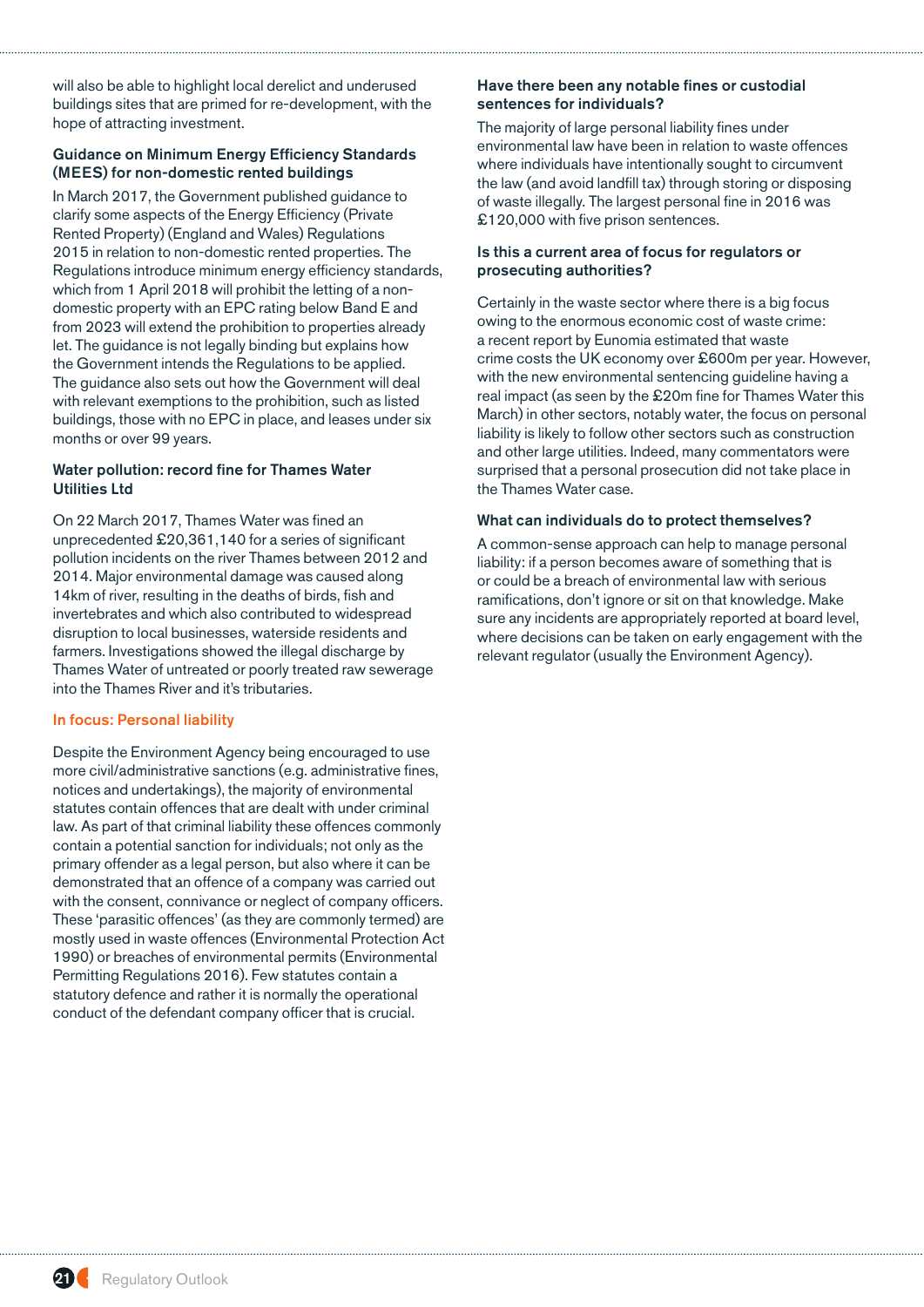| <b>15 June 2017</b>                                                                                                                                                                                                  | Government consultation on Draft<br>Air Quality Plan closed.                                                                | <b>31 December</b><br>2017          | Deadline for local planning<br>authorities to publish brownfield land<br>registers.                                                                                                                                                              |  |
|----------------------------------------------------------------------------------------------------------------------------------------------------------------------------------------------------------------------|-----------------------------------------------------------------------------------------------------------------------------|-------------------------------------|--------------------------------------------------------------------------------------------------------------------------------------------------------------------------------------------------------------------------------------------------|--|
| <b>18 June 2017</b>                                                                                                                                                                                                  | Government consultation on<br>penalties for litter offences closed.                                                         | <b>End of 2017/</b><br>beginning of | DEFRA's "25 Year Plan for the<br>Environment" expected.                                                                                                                                                                                          |  |
| <b>25 June 2017</b>                                                                                                                                                                                                  | Government consultation on                                                                                                  | 2018                                |                                                                                                                                                                                                                                                  |  |
|                                                                                                                                                                                                                      | changing the Ultra Low Emission<br>Zone for Central London closed.                                                          | <b>1 April 2018</b>                 | Introduction of prohibition on the<br>letting of non-domestic properties                                                                                                                                                                         |  |
| 9 July 2017                                                                                                                                                                                                          | The Conflict Minerals Regulation<br>comes into force, with due diligence                                                    |                                     | with an EPC rating below Band E<br>under MEES Regulations.                                                                                                                                                                                       |  |
| obligations to apply later, from<br>January 2021. Companies within<br>the EU will be under an obligation to<br>ensure that imports of conflict metals<br>and minerals are obtained from<br>responsible sources only. |                                                                                                                             | <b>January 2019</b>                 | Legislation is expected to come into<br>force that will set binding emission<br>limit values on relevant air pollutants<br>from diesel engines. The proposed<br>legislation follows the Department of<br><b>Environment and Climate Change's</b> |  |
| 31 July 2017                                                                                                                                                                                                         | Deadline for publication of the<br>Government's Air Quality Plan.                                                           |                                     | consultation on further reforms to the<br>Capacity Market in March 2016.                                                                                                                                                                         |  |
| Summer 2017                                                                                                                                                                                                          | A comprehensive update to the<br>European Chemical Agency's<br>guidance on REACH substances is<br>expected to be published. | September 2020                      | Ultra Low Emission Zone to be<br>introduced for central London.                                                                                                                                                                                  |  |
| Autumn 2017                                                                                                                                                                                                          | White Paper on "25 Year Plan for the<br>Environment" expected.                                                              |                                     |                                                                                                                                                                                                                                                  |  |
| <b>19 December</b><br>2017                                                                                                                                                                                           | Deadline for the implementation<br>of the Medium Combustion Plant<br>Directive 2015.                                        |                                     |                                                                                                                                                                                                                                                  |  |

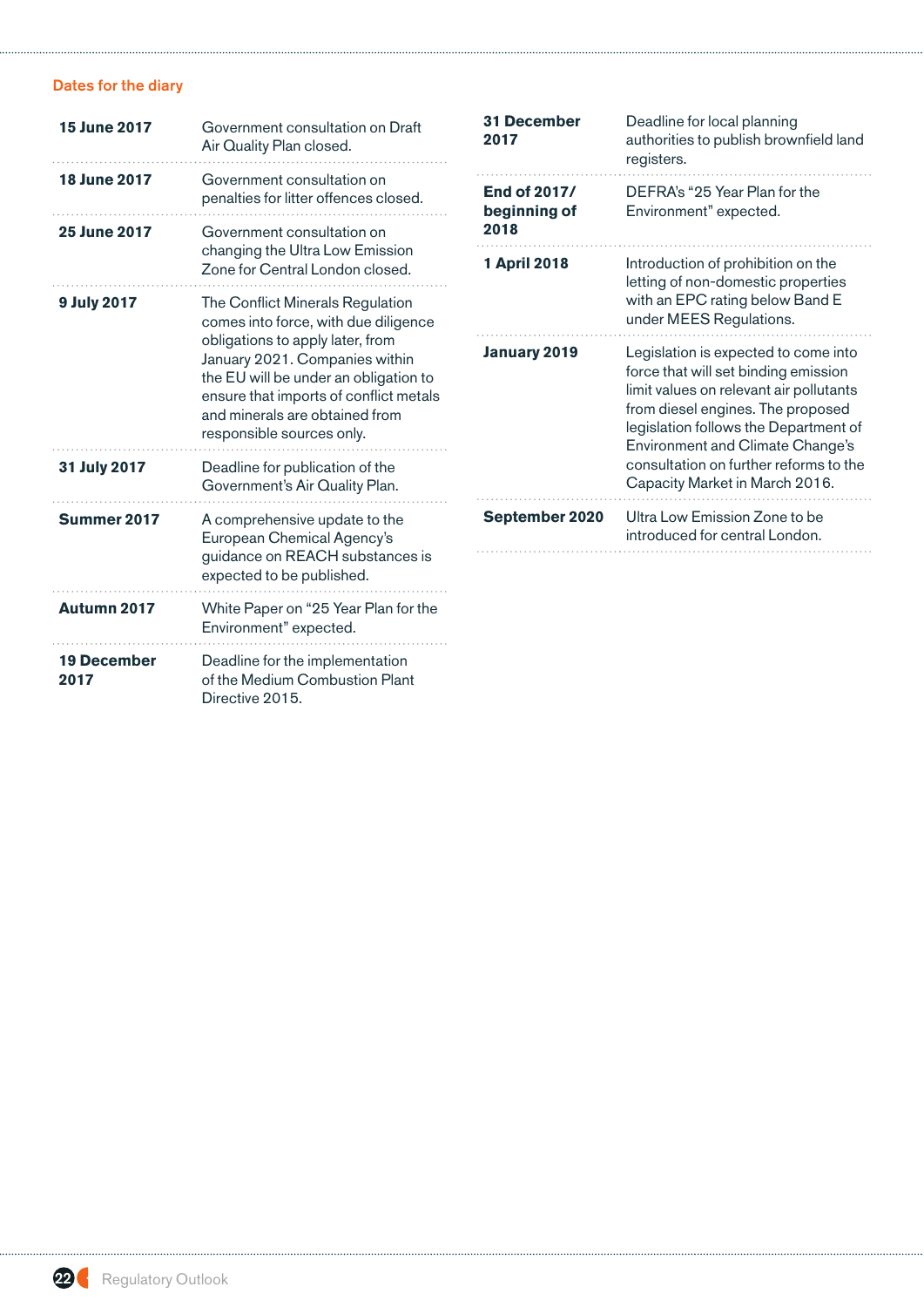# <span id="page-22-0"></span>Health and Safety



Mary Lawrence Partner

T: +44 117 917 3512 mary.lawrence@osborneclarke.com

## Current issues

## Fines soar in first year of sentencing guidelines

Fines for breaches have tripled since the introduction of new sentencing guidelines on 1 February 2015. 19 companies received fines of a million pounds or more in 2016 compared to four in 2015 and none at this level in 2014. Seven-figure fines are no longer limited to cases involving serious injury or death. For more information see [this joint report](http://www.osborneclarke.com/wp-content/uploads/2017/01/Sentencing-Guidelines-Report.pdf) prepared by IOSH and Osborne Clarke.

#### HSE Fee for Intervention scheme

The Health and Safety Executive has finally responded to concerns from health and safety duty-holders that Fee for Intervention challenges should not be determined by the HSE itself. The concerns were raised in the initial consultation and its triennial review in 2014, as a result of a judicial review brought by OCS Group. A consultation has been issued, proposing that disputes will be heard by a lawyer and an entirely independent panel. It is understood that the proposal is to introduce a new scheme by 1 September 2017.

#### Privilege and accident investigation reports

Companies have long carried out full and open investigations into accidents in the belief that their findings would be covered by legal professional privilege and, therefore, protected from disclosure to the regulator (the HSE and/or the police). Companies will now need to be more cautious following a landmark legal professional privilege case brought in May 2017. Mrs Justice Andrews ruled that the commencement of a criminal investigation does not mean that there is 'reasonable contemplation of litigation'. Andrews J also ruled that only documents created with the 'dominant purpose' of conducting a defence to litigation/a prosecution, rather than avoiding the prosecution, or indeed fact-finding, will be protected. The judgment is likely to be appealed but organisations should take great care when drafting witness statements and investigation reports as this case increases the risk that they may end up being disclosable to the regulator.

## Mental health moves up the agenda within the HSE and organisations

Health and well-being has historically been an area that is under-enforced by the HSE, but this looks likely to change following the first Stress Summit held by the HSE in March 2017. During the summit, the legal duty on employers to manage the health and well-being of staff was reiterated, and the HSE published a new stress tool. This follows the Prime Minister's commissioning of an initiative to create a new mental health partnership with employers. Organisations are also increasingly interested in strategies to minimise mental health risks, especially given latest figures by bodies such as Mind and Business in the Community that show the substantial losses suffered by businesses due to mental health issues among staff.

#### In focus: Personal liability

All employees are under a general duty while at work to take reasonable care for the health and safety of themselves and of others who may be affected by their acts or omissions at work, and to co-operate with their employer so far as is necessary to enable it to comply with its own health and safety duties (section 7 Health and Safety at Work, etc. Act 1974.

For a successful prosecution of a director/senior officer, a breach of health and safety law by an organisation must have been 'committed with the consent or connivance of, or to have been attributable to any neglect on the part of any director, manager, secretary or other similar officer of the body corporate'. The test is broad and covers not only where a director/senior officer actively consents or 'turns a blind eye' to the matters that lead to breach, but also where the director/senior officer was unaware but should have made reasonable enquiries of the matters that led to breach.

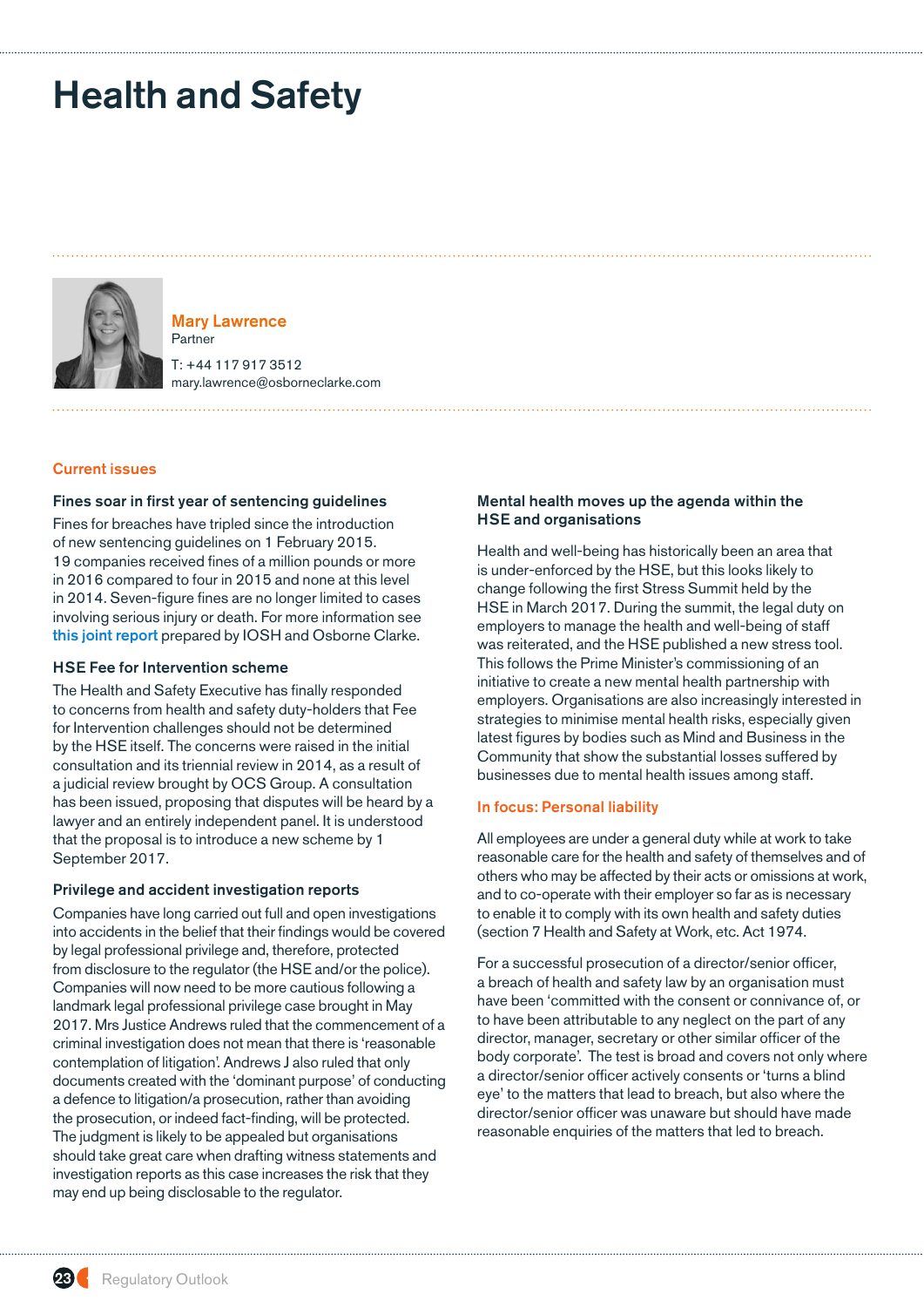Individuals can also face prosecution under the common law offence of gross negligence manslaughter, although this will apply only in the most serious cases, where there is evidence that they grossly breached a duty of care that caused or significantly contributed to a death.

## Have there been any notable fines or custodial sentences for individuals?

A construction boss was sentenced on 5 May 2017 to twelve months' imprisonment for gross negligence manslaughter following the death of a lawyer crushed by a stack of large window frames that collapsed on her as she walked past a building site in London. The site manager was found guilty and sentenced to six months' imprisonment, suspended for two years.

# Is this a current area of focus for regulators or prosecuting authorities?

Yes. In 2015-2016, it was reported that 46 company directors and senior managers were prosecuted under health and safety law, compared to an annual average of 24 in the previous five years. The new sentencing guidelines increase the likelihood of a director going to prison, not only where breaches are intentional but also where there is a flagrant disregard or a 'blind-eye' mentality shown by directors.

# What can individuals do to protect themselves?

Directors and senior officers can minimise the risk of prosecution by ensuring that the company does not breach its duties under health and safety law. In practice, this can be effectively done by following HSE guidance documents 'Leading Health and Safety at Work' and 'Managing Health and Safety at Work'. These documents provide advice on how directors and those in senior management positions can implement an effective health and safety system and governance regime to ensure that appropriate procedures are in place to minimise risk and that a robust reporting structure is implemented to alert those at a senior level to any required action.

Evidence to show that this has been properly considered and implemented will be a good defence should an individual director be prosecuted alongside (or instead of) the company. Companies should also check their Directors and Officers insurance to ensure adequate cover for legal expenses in the event of a prosecution against an individual director or senior officer.

| 2 June 2017              | HSE consultation on proposals to<br>make the dispute process under<br>the FFI Scheme entirely<br>independent closed.                                                                            |
|--------------------------|-------------------------------------------------------------------------------------------------------------------------------------------------------------------------------------------------|
| Summer 2017              | HSE expected to issue a discussion<br>document with the intention of<br>simplifying the regulations on<br>hazardous substances, lead,<br>and dangerous substances and<br>explosive atmospheres. |
| 1 September<br>2017      | Likely date for introduction of<br>new HSE disputes process under<br>the FFI scheme.                                                                                                            |
| Late 2017/<br>early 2018 | Publication of the delayed<br>international standard on<br>occupational health and safety<br>management systems (ISO 45001).                                                                    |

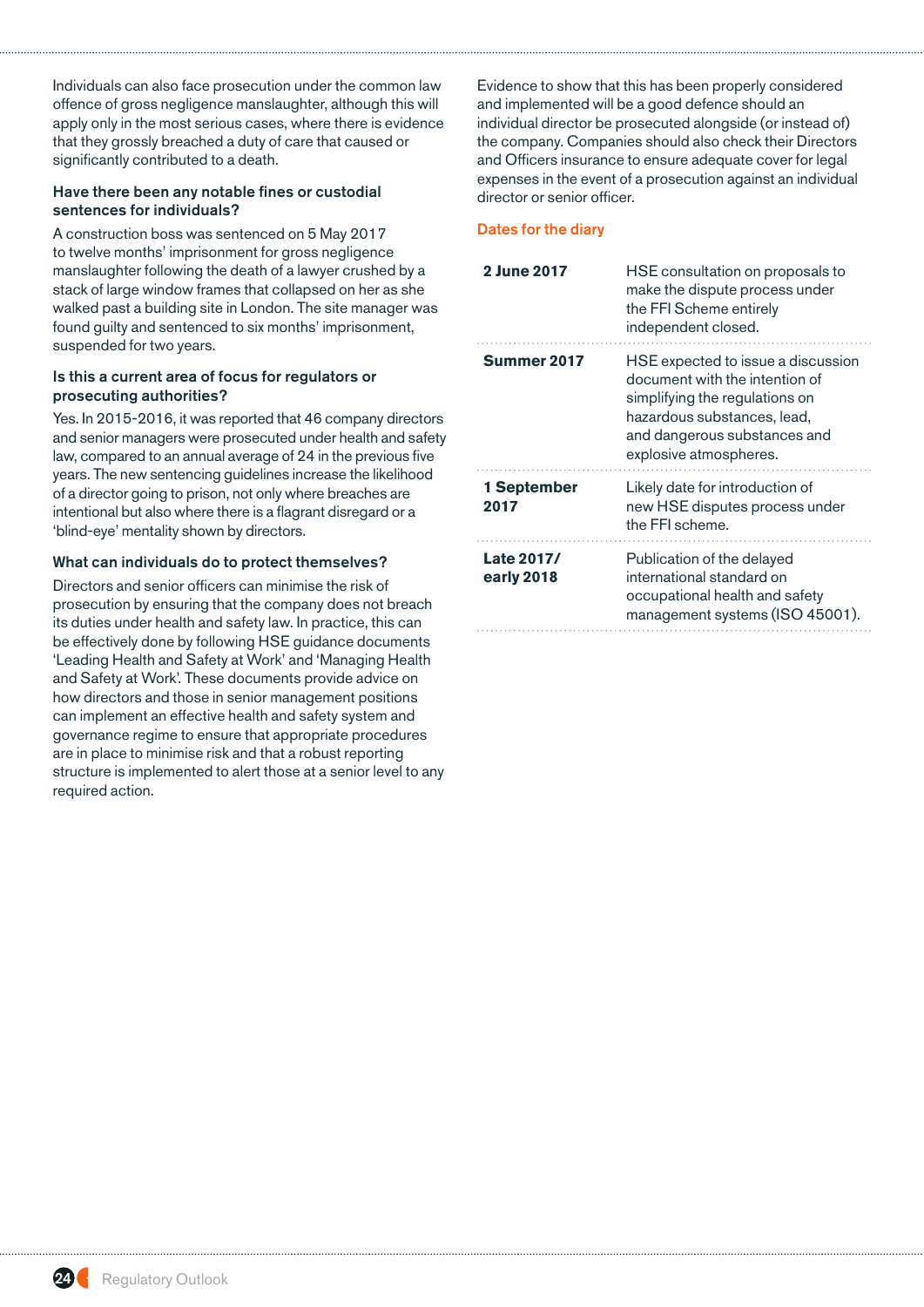# <span id="page-24-0"></span>Product Regulation



Katie Vickery Partner

T: +44 20 7105 7250 katie.vickery@osborneclarke.com



Claire Temple Associate Director

T: +44 20 7105 7034 claire.temple@osborneclarke.com

## Current issues

## Civil drones (small unmanned aircraft)

The Government's consultation on civil use of drones closed on 15 March 2017. We await the Government's response. The consultation featured a number of regulatory proposals including that anyone who buys a drone has to register it and take a safety test. We anticipate the response will lead to either additional regulation, or a step change in the way existing drone regulation is monitored and enforced.

#### Driverless cars

The Government has provided an £8.6 million grant to a British consortium to test driverless cars on UK roads in 2019. This is indicative of the Government's desire for the UK to be seen as a frontrunner in this area and backs up what was touted as the motivation for the Vehicle Technology and Aviation Bill (previously the Modern Transport Bill). However, this Bill was not passed before Parliament was dissolved for the general election. It remains to be seen whether the Bill will be reintroduced in the same form, and how quickly this will progress through Parliament. Regulatory change in this area may not take effect until later this year or next.

## Predicting the impact of Brexit on CE marking

The practical impact of Brexit on the CE marking product regulation regime currently in place is still unclear. Our prediction is that the UK will either maintain the scheme, as it would still allow UK manufacturers to sell throughout the EU, or adopt a similar but more relaxed regime, which might allow for more innovation but could leave manufacturers that sell in the UK and the EU having to comply with separate regulatory regimes.

## Medical devices

The New Medical Devices Regulation and IVD Regulation have now been published. The new EU Medical Devices Regulation came into force on 25 May 2017, marking the start of the three-year transition period for manufacturers selling medical devices into Europe.

The transition period allows manufacturers time to update technical documentation and processes to meet the new requirements. However, they will now find themselves subject to greater scrutiny of technical documentation, clinical evaluation, post-market clinical follow-up, and traceability of devices through the supply chain.

## Product Safety and Market Surveillance Package

The long-awaited new package of legislative measures aimed at improving EU consumer product safety and strengthening market surveillance of products is still not yet in force and there is no clear date set for this. From a practical perspective, it would be preferable to have the new legislation in place prior to the Great Repeal Bill, which is expected to convert all EU law as at the date of Brexit into UK law. This would ensure that manufacturers that sell in the UK and EU only have one set of rules to comply with for the foreseeable future.

#### In focus: Personal liability

Non-compliance with product safety related regulation carries a risk of personal liability for directors, managers and officers. While product regulation encompasses a range of different regulations, the detail of which will differ, most offences require that the company is guilty of an offence, and that the offence was committed with the consent, connivance or neglect of that individual.

Offences are punishable by fines and prison sentences. For more serious offences, fines could be unlimited and prison sentences could be up to 12 months. Directors can also be disqualified.

However, in practice, for non-food consumer products, we tend to see very little in the way of personal liability prosecutions. The focus of the regulators (such as Trading Standards) is typically on securing compliance through active engagement with the company as a whole (as opposed to individual officers).

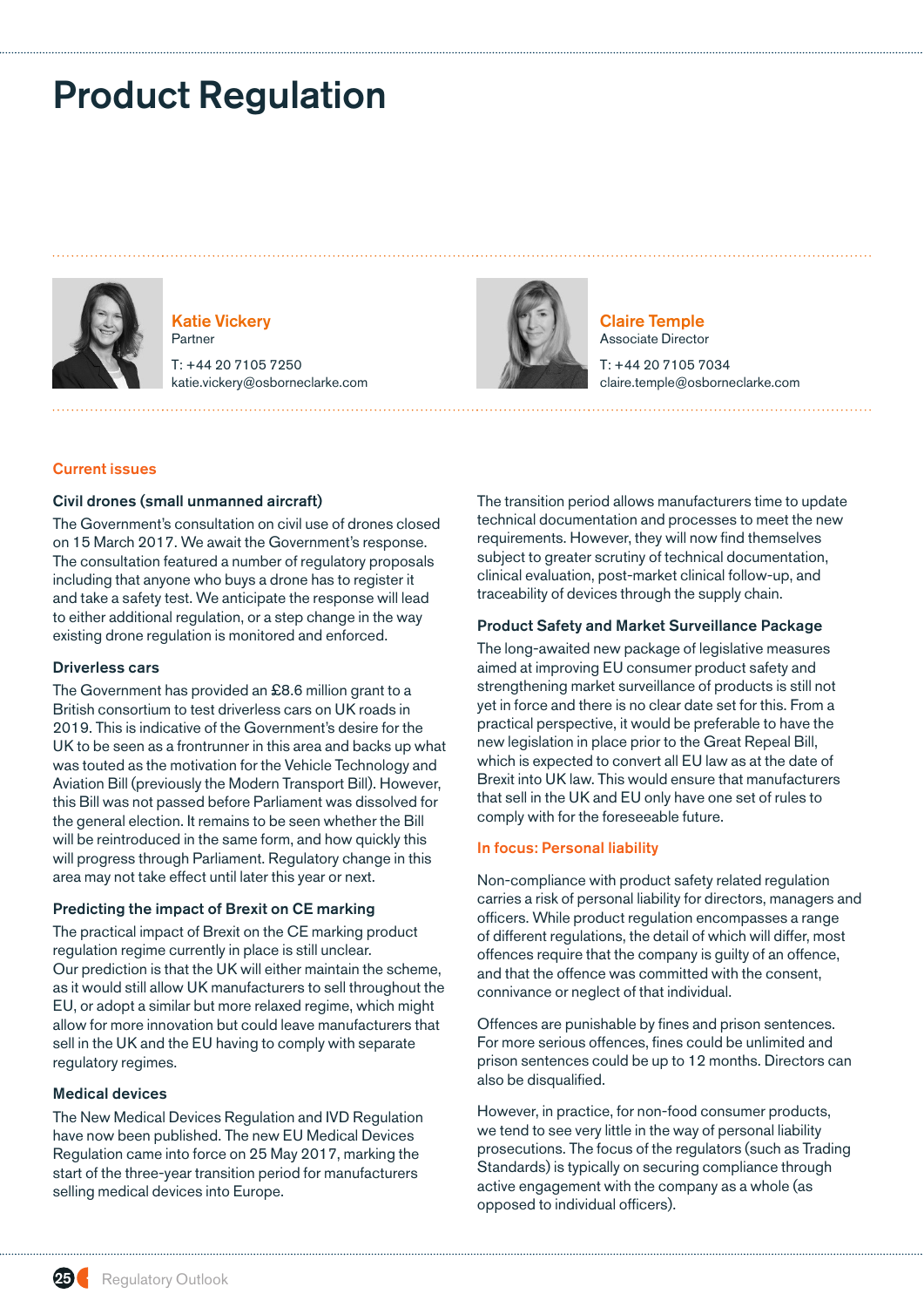There have been only a small number of significant prosecutions against companies and even fewer prosecutions against directors.

For example, even where we learn of household names supplying unsafe products, personal liability prosecution often doesn't follow.

- –In December 2016, Poundworld was ordered to pay over £190,000 in fines and costs after selling thousands of faulty phone charger kits with forged safety test certificates to UK consumers. Poundworld was criticised by the judge for slow handling of the matter and for failure to have developed a robust testing regime to ensure product safety. Despite this, there were no follow-on prosecutions of directors.
- –Similarly, in November 2015, Poundstretcher was ordered to pay £370,000 in fines and costs following the sale of faulty batteries. The batteries were found to be leaking or out of date. Again, the company was criticised for appearing not to have established procedures in place for dealing with the issue, even once they were fully aware of the problem. However, there were still no prosecutions of directors.

Despite this, directors, managers and officers should not ignore the potential for personal liability. The post-Brexit world might require the UK's regulators to be more litigious (more 'stick' than 'carrot') in order to demonstrate to the outside world that they take product safety seriously.

There is a defence of due diligence available if the relevant director, manager or officer can demonstrate they took all reasonable steps and exercised all due diligence to avoid committing the offence. Even though prosecutions are infrequent in this area, it is still important for directors, managers and officers to ensure that they can avail themselves of this defence, if ever required.

Practically, it means:

- –having in place robust procedures for the testing of products to ensure full regulatory compliance before products are placed on the market;
- –ensuring there is a strong market surveillance process, which can pick up and act swiftly on any reports of product safety incidents; and
- –ensuring these processes are well known in the business (particularly by directors, officers and managers), are implemented effectively, and are updated on a regularly basis, as required.

Following these points doesn't just help with a due diligence defence, it will also help the company meet its legal obligations concerning consumer products, and it makes commercial sense to ensure that only safe products make it to market and that product safety incidents can be dealt with minimal impact to the business.

| <b>13 June 2017</b> | Radio Equipment Directive fully in<br>force. All products falling under the<br>new definition of "radio equipment"<br>that are placed on the market from<br>this date should comply with the new<br>directive - save that the UK<br>has confused the situation by not<br>yet implementing the Directive into UK<br>law. |
|---------------------|-------------------------------------------------------------------------------------------------------------------------------------------------------------------------------------------------------------------------------------------------------------------------------------------------------------------------|
| <b>15 July 2017</b> | Government response expected to<br>consultation on safe use of drones in<br>the UK.                                                                                                                                                                                                                                     |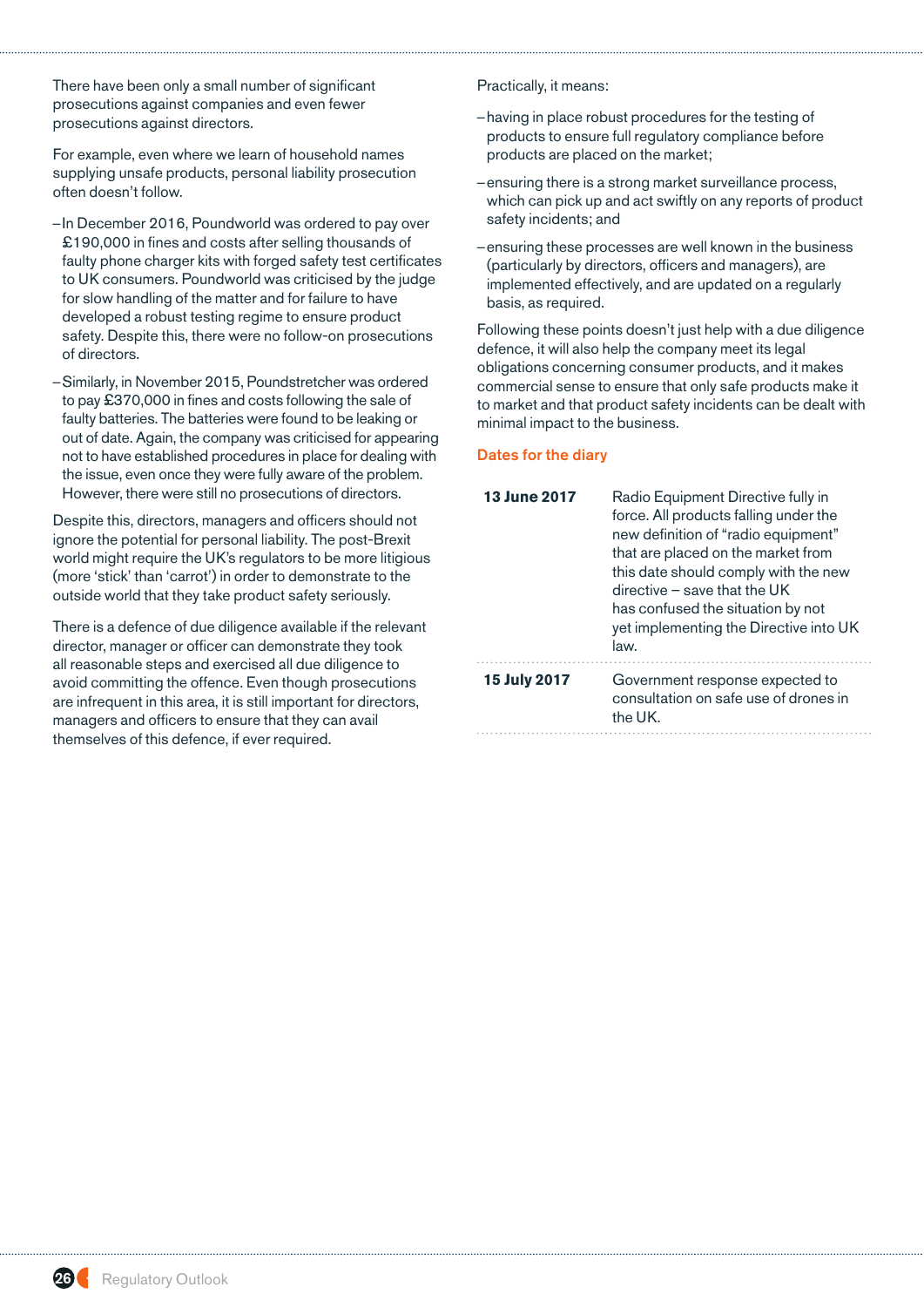# <span id="page-26-0"></span>Regulated Procurement



# Catherine Wolfenden Partner T: +44 117 917 3600

catherine.wolfenden@osborneclarke.com

## Current issues

#### New test for damages claims

The Supreme Court has [held](http://www.bailii.org/uk/cases/UKSC/2017/34.html) that there is a positive obligation on claimants claiming damages in public procurement challenges to show that the breach by the relevant contracting authority is 'sufficiently serious'. This means that the bar for a damages claim is now arguably higher than it was previously. However, as it stands from this case, any breach of the Pubic Contracts Regulations 2015 that results in the failure to award to the most economically advantageous tender will be regarded as a 'sufficiently serious' breach. One potential outcome of this change is that the courts may be more willing to allow the automatic suspension of contract signature (prohibiting a contract from being signed once a claim form has been issued) to remain in place. The decision flows from a case in which the UK government's Nuclear Decommissioning Authority settled claims brought by unsuccessful bidders for a £6.1bn nuclear decommissioning contract, paying £100m in damages and legal costs. An independent inquiry into the handling of the procurement and subsequent litigation will be conducted, with the report expected in October 2017.

## Access to UK public contracts immediately following Brexit

A potential immediate consequence of Brexit may be that UK contracting authorities could seek to give preferential treatment to UK businesses. Suppliers without a UK place of business may want to consider taking steps to enable them to continue to bid for UK contracts immediately following Brexit. We suggest suppliers without an existing UK supply base may want to seek legal advice to consider available options.

## Increased transparency and disclosure

Two recent cases and a new Procurement Policy Note issued by the Government have placed greater onus on contracting authorities to proactively disclose information that may previously have been withheld on the grounds of commercial confidentiality.

The decision in the case of Bombardier v Merseytravel [2017] EWHC 726 held that unsuccessful bidders are entitled to fully investigate the winning bid for evidence of breaches of procurement regulations. This followed the recent decision by the Information Commissioner's Office (ICO) regarding a request for information under the Environmental Information Regulations to Gloucestershire County Council (EA/2015/0254-6). The ICO allowed commercially sensitive aspects of a final contract to be disclosed to the complainants on the basis that disclosure was in the public interest. These developments mean that, when bidding in public procurements for public contracts, tenderers should make clear to contracting authorities that information contained in their bids is confidential and commercially sensitive, and should be prepared to engage with contracting authorities to resist disclosure of their bids, and the final signed contract, to their competitors.

## Consultation on single source defence contracts regime

The Single Source Contracts Regulations 2014 apply to contracts between the Ministry of Defence and prime contractors, and to contracts between prime contractors and sub-contractors, where the contract has been awarded by the MoD without any competition and the value is over the relevant threshold. The Single Source Regulations Office is the body tasked with overseeing the application of Regulations. In March 2017, SSRO concluded a consultation on changes to the regulations, proposing to broaden their scope to include amendments to existing contracts, and to lower the threshold for qualifying sub-contracts. SSRO's final recommendations are expected to be published in June 2017 and will then be considered by the Secretary of State for Defence, with a likely implementation date of early 2018.

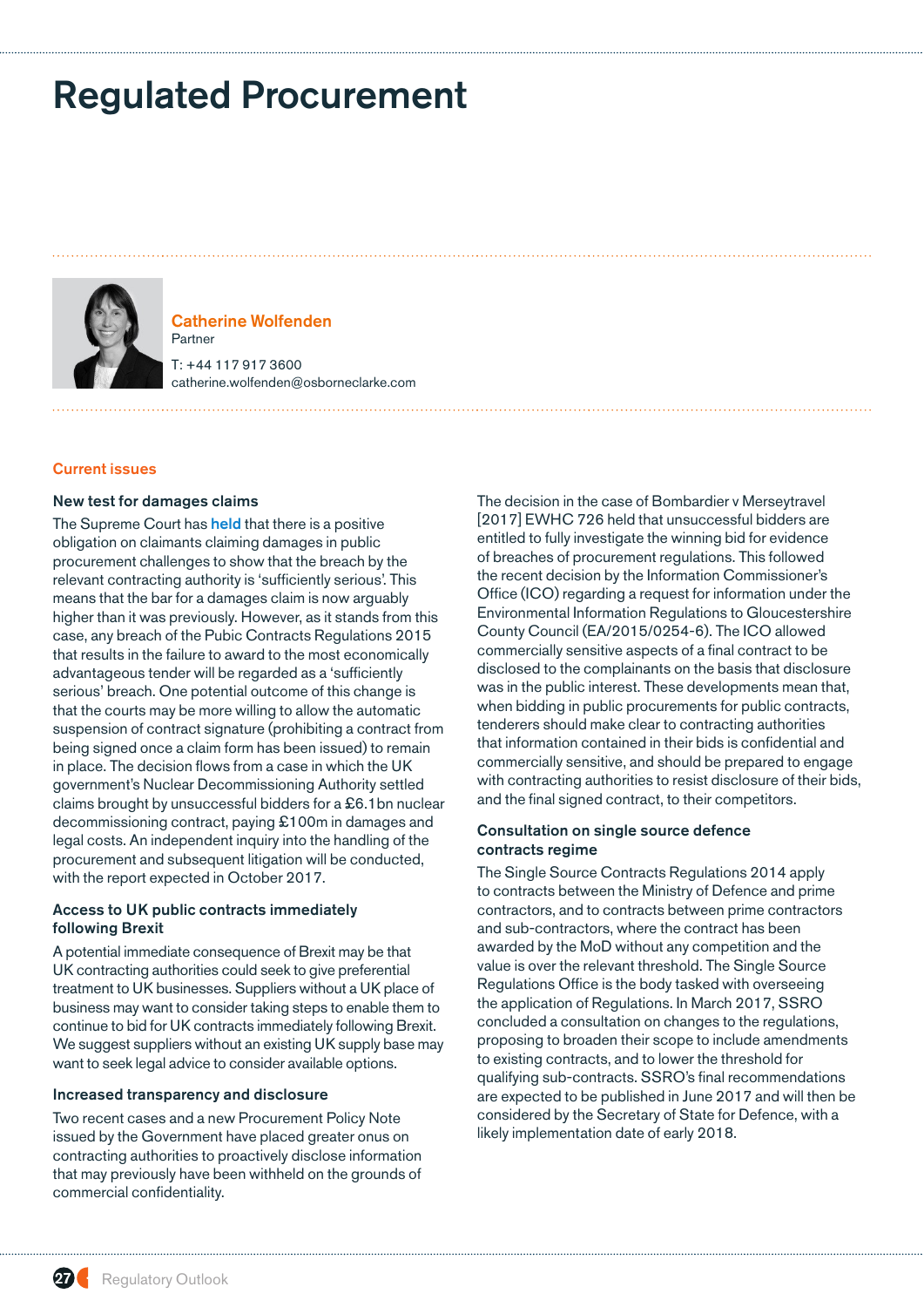## In focus: Personal liability

There are no offences carrying personal liability under procurement regulations in the UK. However, the convictions of employees or members may result in a supplier being excluded from participating in public procurements.

## What is the risk?

If any individual member of a bidder's administration or management, or any individual with powers of representation, decision or control over the organisation, has been convicted of an offence, that supplier could be excluded from participating in public procurements. Applicable offences are listed in the regulations (the Public Contract Regulations 2015 and the Utilities Contracts Regulations 2016) and essentially encompass all offences carrying personal liability discussed throughout this edition of the Regulatory Outlook (such as [bribery and fraud\)](#page-5-0).

A bidder may also risk exclusion in circumstances where it is a requirement for it to employ individuals with professional registrations (such as accountants or company secretaries) and where, following those individuals being struck off, the supplier no longer meets this requirement.

## Why is this relevant?

For companies that rely on contracts with public bodies or regulated utilities in the UK and across the EU, the financial impact of being excluded from participating in regulated procurements could be devastating. The exclusions apply to all regulated procurements in the UK and across the EU. Contracting authorities/utilities have no discretion in applying the exclusion. A supplier could find itself unable to win any new contracts until either it has taken 'self-cleaning measures' (see below) or the individual(s) concerned no longer retains a connection to the supplier.

## What steps can be taken to mitigate the risk?

The regulations allow suppliers to 'self-clean' if they find themselves impacted by the personal liability of an individual. A bidder will need to provide evidence demonstrating its reliability despite the existence of a ground for exclusion. This is likely to include evidence of:

- –implementing concrete technical, organisational and personnel measures to prevent further criminal offences or misconduct;
- –actively collaborating with investigating authorities; and
- –having paid compensation to those affected by the criminal offence or misconduct.

## EU certificates

Some EU countries require bidders to provide certificates as proof that they and their members are free from criminal convictions. While a bidder can provide DBS certificates for individuals, there is no company equivalent available in the UK. Some countries will accept a sworn declaration, but this is not always acceptable. Bidders should clarify requirements well in advance of submitting tenders and seek legal advice if necessary

| October 2017 | An independent inquiry into the<br>UK Government's handling of the<br>procurement process for the £6.1bn<br><b>Nuclear Decommissioning Authority</b><br>contract is being set up and will be led by<br>Mr Steve Holliday, former Chief Executive<br>of National Grid. The inquiry will<br>examine all aspects of the procurement<br>process and subsequent litigation, the<br>actions and conduct of the NDA and<br>Government, and the extent to which<br>assurance processes were effective.<br>The report is due to be made available<br>to the House of Commons and the<br>Business, Energy and Industrial Strategy<br>Select Committee in October 2017. It is<br>expected to make recommendations and<br>may result in further investigations and/or<br>disciplinary proceedings. |
|--------------|----------------------------------------------------------------------------------------------------------------------------------------------------------------------------------------------------------------------------------------------------------------------------------------------------------------------------------------------------------------------------------------------------------------------------------------------------------------------------------------------------------------------------------------------------------------------------------------------------------------------------------------------------------------------------------------------------------------------------------------------------------------------------------------|
| Autumn 2017  | The CJEU is expected to rule on whether<br>bidders are under a duty to disclose<br>economic links to each other to the<br>contracting authority when bidding in the<br>same procurement. The question was<br>referred by the Lithuanian national court<br>and considers whether related bidders<br>are genuinely in competition (i.e. are they<br>engaged in a 'pretence of competition' ?)<br>and the extent to which the contracting<br>authority must bear the risks of such<br>pretence if the duty to disclose is not set<br>out in the procurement documents (Case<br>$C-531/16$ ).                                                                                                                                                                                              |
| Spring 2018  | The CJEU is expected to rule on whether<br>the failure to provide a performance<br>bond in a procurement can result in<br>exclusion from a procurement. The<br>Advocate General gave an opinion that<br>a performance bond could be a valid<br>selection criterion. However, this position<br>has been criticised by commentators,<br>who argue such a ruling may be<br>incompatible with competition law. The<br>AG's opinion offers guidance to the<br>CJEU and may be followed or rejected<br>(Case C-76/16).                                                                                                                                                                                                                                                                       |